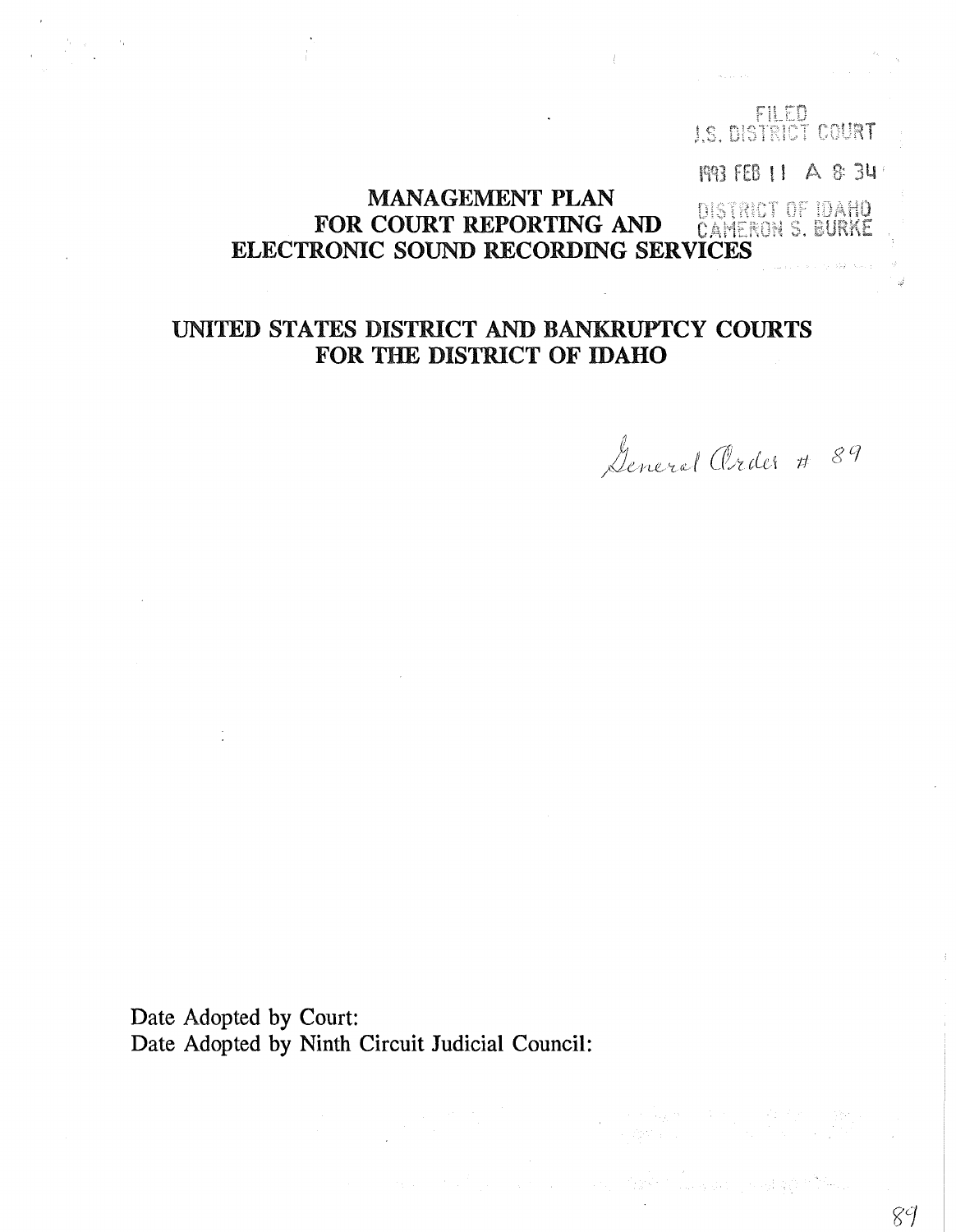## TABLE OF CONTENTS

 $\langle \rangle$ 

 $\mathcal{L}^{\text{max}}_{\text{max}}$ 

 $\sim 10^5$ 

 $\label{eq:2} \frac{1}{2} \sum_{i=1}^n \frac{1}{2} \sum_{j=1}^n \frac{1}{2} \sum_{j=1}^n \frac{1}{2} \sum_{j=1}^n \frac{1}{2} \sum_{j=1}^n \frac{1}{2} \sum_{j=1}^n \frac{1}{2} \sum_{j=1}^n \frac{1}{2} \sum_{j=1}^n \frac{1}{2} \sum_{j=1}^n \frac{1}{2} \sum_{j=1}^n \frac{1}{2} \sum_{j=1}^n \frac{1}{2} \sum_{j=1}^n \frac{1}{2} \sum_{j=1}^n \frac{1}{$ 

 $\frac{1}{2}$ 

| <b>Section</b> | <b>Title</b>                                                  | <b>Page Number</b>      |
|----------------|---------------------------------------------------------------|-------------------------|
| I.             | Adoption of Plan by Court                                     | $\mathbf{1}$            |
| П.             | Applicability of Plan                                         | 1                       |
| Ш.             | Supervision of Court Reporters/<br>Recorders                  | $\mathbf{1}$            |
| IV.            | <b>Employment of Reporters</b>                                | $\overline{2}$          |
| V.             | Assignment of Reporters/Recorders                             | 3                       |
| VI.            | Hours of Employment                                           | 4                       |
| VII.           | <b>Freelance Reporting</b>                                    | $\overline{\bf 4}$      |
| VIII.          | Reporting Services to United States<br>Magistrates            | $\overline{\mathbf{4}}$ |
| IX.            | <b>Contract/Freelance Court Reporters</b>                     | 4                       |
| Χ.             | Hourly/Daily Transcript                                       | 5                       |
| XI.            | Ordering of Transcripts and Tapes                             | 5                       |
| XII.           | Fees For Transcripts of Official<br>Proceedings               | 5                       |
| XIII.          | C.J.A. Transcripts                                            | 6                       |
| XIV.           | Time Limits for Delivery of<br>Transcripts                    | 7                       |
| XV.            | Filing of Shorthand Notes and<br><b>Electronic Recordings</b> | $\overline{7}$          |
| XVI.           | Reports Required to be Filed                                  | 7                       |

 $\Delta \phi = 0.01$  and  $\phi = 0.01$ 

 $\label{eq:2.1} \begin{split} \mathcal{L}_{\text{max}}(\mathbf{r},\mathbf{r}) = \frac{1}{2} \sum_{i=1}^{N} \mathcal{L}_{\text{max}}(\mathbf{r},\mathbf{r}) \mathcal{L}_{\text{max}}(\mathbf{r},\mathbf{r}) = \frac{1}{2} \sum_{i=1}^{N} \mathcal{L}_{\text{max}}(\mathbf{r},\mathbf{r}) \mathcal{L}_{\text{max}}(\mathbf{r},\mathbf{r}) \mathcal{L}_{\text{max}}(\mathbf{r},\mathbf{r}) \mathcal{L}_{\text{max}}(\mathbf{r},\mathbf{r}) \mathcal{L}_{\text{$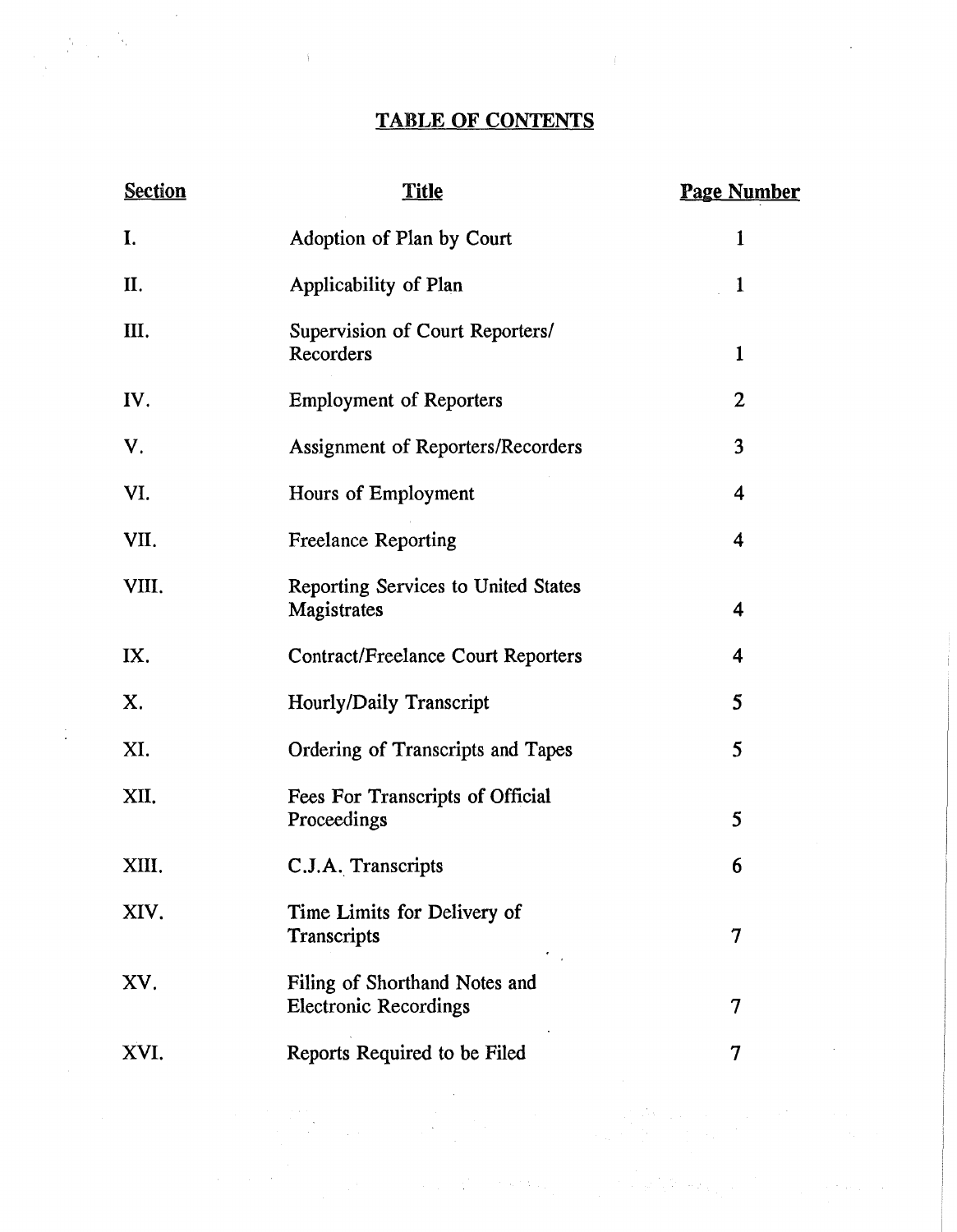| XVII.  | Reports Required to be Filed with the<br>Court Reporting Section of the<br>Administrative Office of the United<br><b>States Courts</b> | 8  |
|--------|----------------------------------------------------------------------------------------------------------------------------------------|----|
|        |                                                                                                                                        |    |
| XVIII. | <b>Substitute Court Reporters</b>                                                                                                      | 8  |
| XIX.   | Records to be Maintained by Court<br>Reporters                                                                                         | 9  |
| XX.    | <b>Leave Policies</b>                                                                                                                  | 9  |
| XXI.   | <b>Transcript Backlogs</b>                                                                                                             | 9  |
| XXII.  | <b>Miscellaneous Provisions</b>                                                                                                        | 10 |
| XXIII. | <b>Effective Date</b>                                                                                                                  | 10 |
|        |                                                                                                                                        |    |

ng.

 $\mathcal{A}^{\mathcal{A}}$ 

 $\label{eq:2.1} \begin{split} \frac{d}{dt} \left[ \frac{d}{dt} \left( \frac{d}{dt} \right) \right] & = \frac{d}{dt} \left[ \frac{d}{dt} \left( \frac{d}{dt} \right) \right] & = \frac{d}{dt} \left( \frac{d}{dt} \right) \left( \frac{d}{dt} \right) & = \frac{d}{dt} \left( \frac{d}{dt} \right) \left( \frac{d}{dt} \right) & = \frac{d}{dt} \left( \frac{d}{dt} \right) \left( \frac{d}{dt} \right) & = \frac{d}{dt} \left( \frac{d}{dt} \right) & = \frac{d}{dt} \left$ 

 $\label{eq:2} \mathcal{L}(\mathcal{H}^2,\mathcal{H}^2,\mathcal{F}^2) \geq \mathcal{L}(\mathcal{H}^2,\mathcal{F}^2)$ 

 $\label{eq:1} \begin{split} \mathcal{L}_{\mathcal{A}}(\mathcal{A}) = \mathcal{L}_{\mathcal{A}}(\mathcal{A}) = \mathcal{L}_{\mathcal{A}}(\mathcal{A}) = \mathcal{L}_{\mathcal{A}}(\mathcal{A}) = \mathcal{L}_{\mathcal{A}}(\mathcal{A}) = \mathcal{L}_{\mathcal{A}}(\mathcal{A}) = \mathcal{L}_{\mathcal{A}}(\mathcal{A}) = \mathcal{L}_{\mathcal{A}}(\mathcal{A}) = \mathcal{L}_{\mathcal{A}}(\mathcal{A}) = \mathcal{L}_{\mathcal{A}}(\mathcal{A}) = \mathcal{L}_{\mathcal{A}}(\mathcal{A})$ 

erritoriante de la forma esta a sua paraba e como establecer a la paraba de la paraba de la paraba de parabald<br>La paraba

 $\sim 10^{-1}$ 

# **Appendices**

| A.             | <b>Transcript Fee Rates</b>                                   | $A-1$ |
|----------------|---------------------------------------------------------------|-------|
| <b>B.</b>      | Information Required to be<br>Included on all Billings        | $B-1$ |
| $\mathbf{C}$ . | <b>Computation of Transcript</b><br><b>Delivery Dates</b>     | $C-1$ |
| D.             | Procedures for Storage of<br>Court Reporters' Notes and Tapes | $D-1$ |
| E.             | <b>Certification of Court Reporter</b><br>upon Separation     | $E-1$ |
| F.             | Court Reporter's Notes (Label)                                | $F-1$ |
| G.             | Ordering of Transcripts, Tapes<br>and Diskettes               | G-1   |

 $\begin{split} \frac{1}{2} \frac{1}{2} \frac{1}{2} \frac{d^2\phi}{d\phi} & = \frac{1}{2} \frac{1}{2} \frac{1}{2} \frac{d\phi}{d\phi} \\ & = \frac{1}{2} \frac{1}{2} \frac{d^2\phi}{d\phi} & = \frac{1}{2} \frac{1}{2} \frac{d\phi}{d\phi} \\ & = \frac{1}{2} \frac{1}{2} \frac{d\phi}{d\phi} & = \frac{1}{2} \frac{d\phi}{d\phi} \\ & = \frac{1}{2} \frac{d\phi}{d\phi} & = \frac{1}{2} \frac{d\phi}{d\phi} &$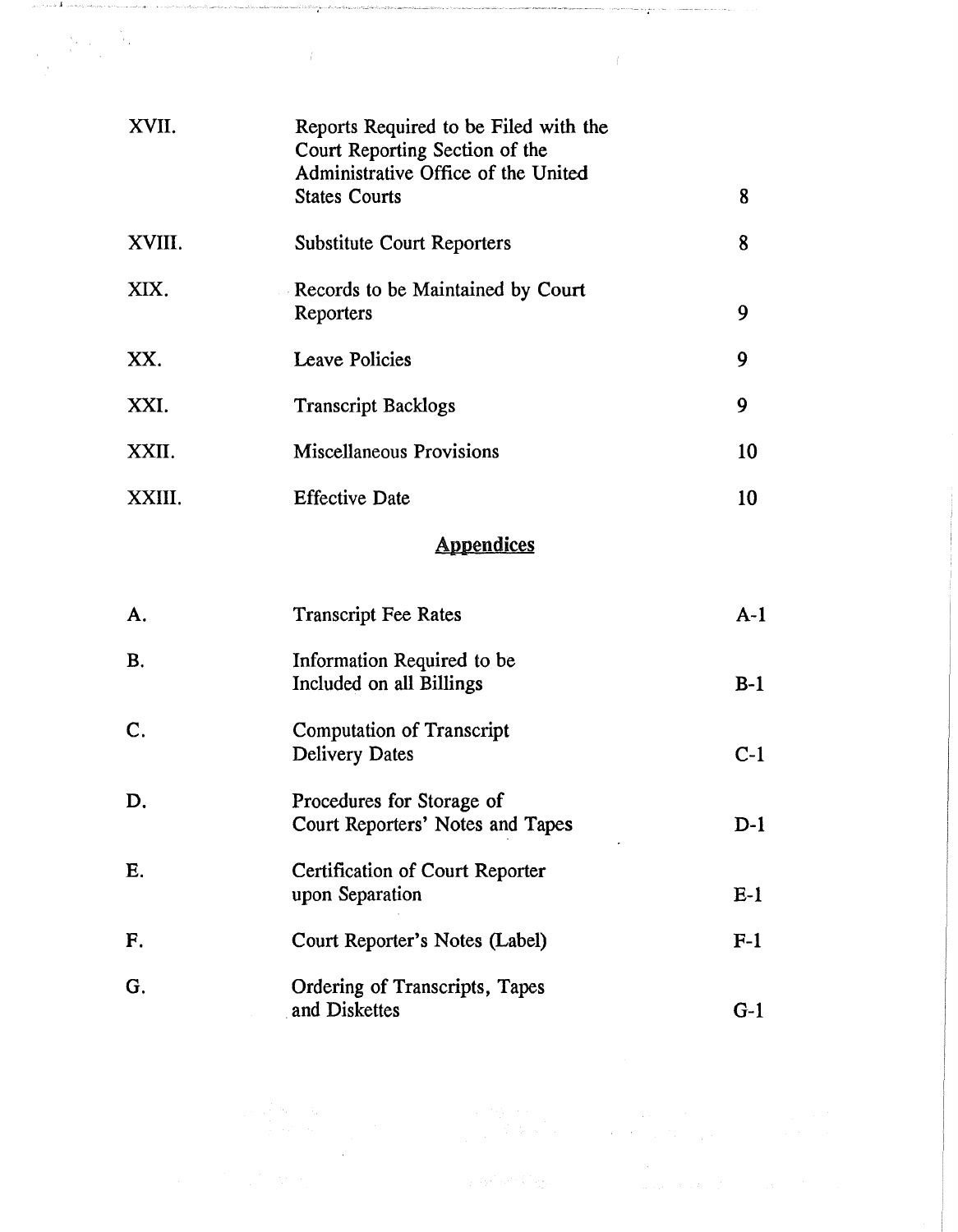## MANAGEMENT PLAN FOR COURT REPORTING AND ELECTRONIC SOUND RECORDING SERVICES

## UNITED STATES DISTRICT AND BANKRUPTCY COURTS FOR THE DISTRICT OF IDAHO

## I. ADOPTION OF PLAN BY COURT

This Plan for the Effective Utilization of Court Reporting and Recording Services in the District of Idaho (hereinafter "Plan") has been adopted by this court subject to final approval by the Ninth Circuit Judicial Council.

## n. APPLICABILITY OF PLAN

This Plan is applicable to all reporters/recorders employed by the court.

### m. SUPERVISION OF COURT REPORTERS/RECORDERS

A. The Chief Judge of the District of Idaho is responsible for the management and supervision of court reporting/recording services. The Chief Judge or his or her designee will be responsible for the following:

> 1. Assignment and reassignment of reporters/recorders for the purpose of distributing fairly and equitably the workload of all reporters/recorders, minimizing travel and ensuring the lowest overall cost to the government.

2. Supervising the relationship between parties and reporters/recorders.

The Chief Judge will direct the Clerk to designate a court reporter/recorder supervisor whose duties and responsibilities shall include, but are not necessarily limited to the following:

1. Monitoring and keeping a record of all transcript/tape orders.

2. Reviewing transcripts to ensure full compliance with format requirements of the Administrative Office of the United States Courts and the Judicial Conference of the United States.

3. Reviewing transcripts prepared from tapes made on an electronic sound recording system to ensure timely and accurate preparation.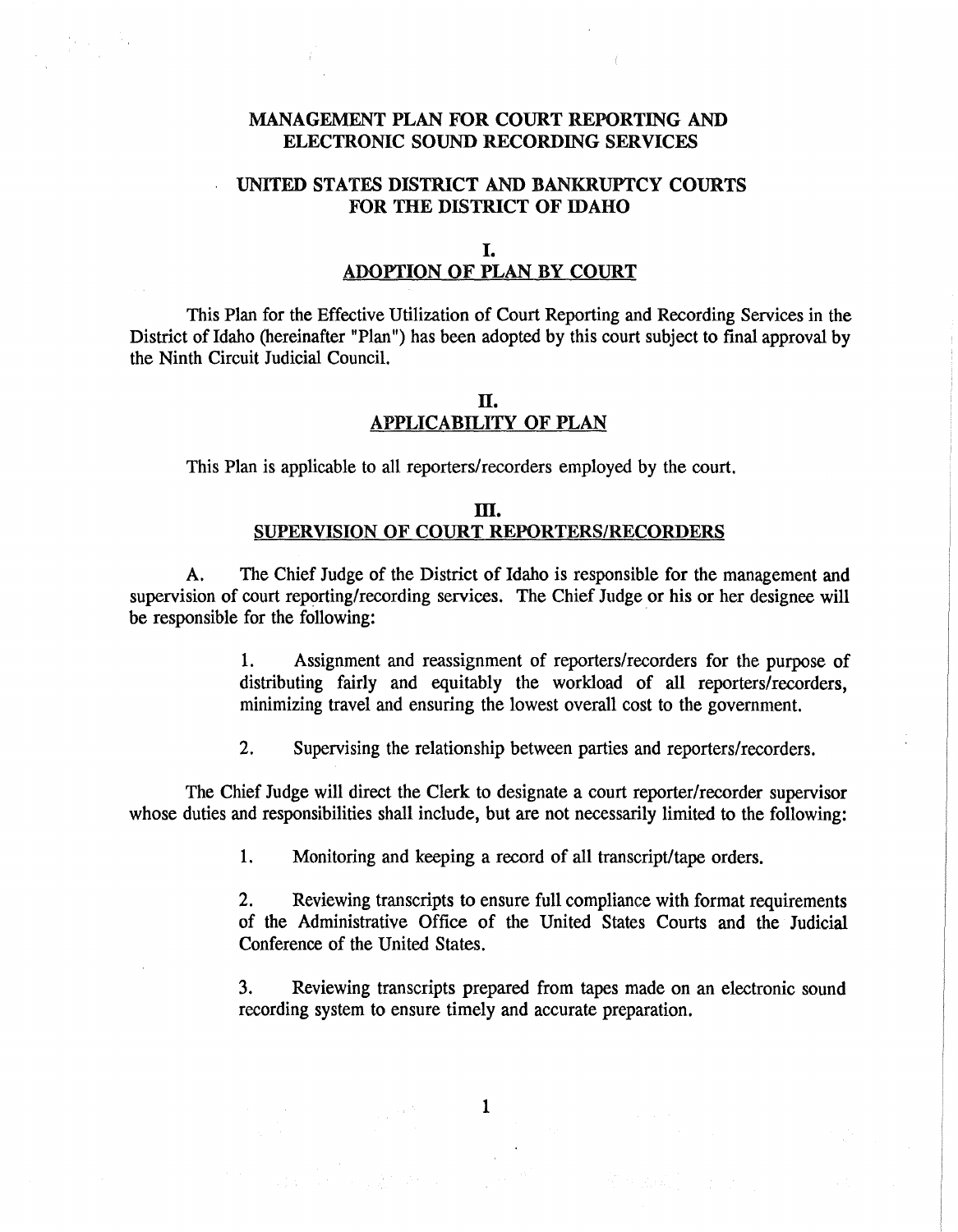4. Reviewing transcript billings to ensure that authorized transcript rates are charged and that billings are in proper form. (See Appendix A for rates and Appendix B for information required to be included on all billings.)

5. Determining compliance by all court reporters with the provisions of 28 U.S.C. § 753 concerning the recording, certifying and filing of the tapes of all criminal arraignments, pleas and proceedings in connection with the imposition of sentence.

6. Reviewing the time records of the court reporters/recorders to ensure proper maintenance and accuracy.

7. Reviewing the records of the court reporters/recorders to ensure the timely filing of all reports required by the Administrative Office of the United States Courts and the Judicial Conference of the United States.

8. Acting as liaison to the Court of Appeals as to matters pertinent to court reporters/recorders and transcript production.

9. Performing such other duties relating to court reporting/recording services as shall be directed by the court.

10. Providing the Clerk on a monthly basis all necessary information relating to the duties set forth above.

11. Meeting with all court reporters/recorders at the time of separation to ensure that:

(a) all notes and tape recordings have been filed in accordance with 28 U.S. C. § 753 and Section XV of this Plan; and

(b) the court reporters understand their responsibility for preparing any transcripts currently ordered but not yet filed or which might be ordered after separation and properly execute a certification in this regard. (See Appendix E for certification form.)

B. All duties not specifically assigned herein to the Chief Judge shall be deemed to be the responsibility of the court reporter/recorder supervisor.

## IV. EMPLOYMENT OF REPORTERS/RECORDERS

A. This court shall employ court reporters/recorders at the ratio of one per full-time judicial officer, excluding senior judges, unless a greater number is authorized by the·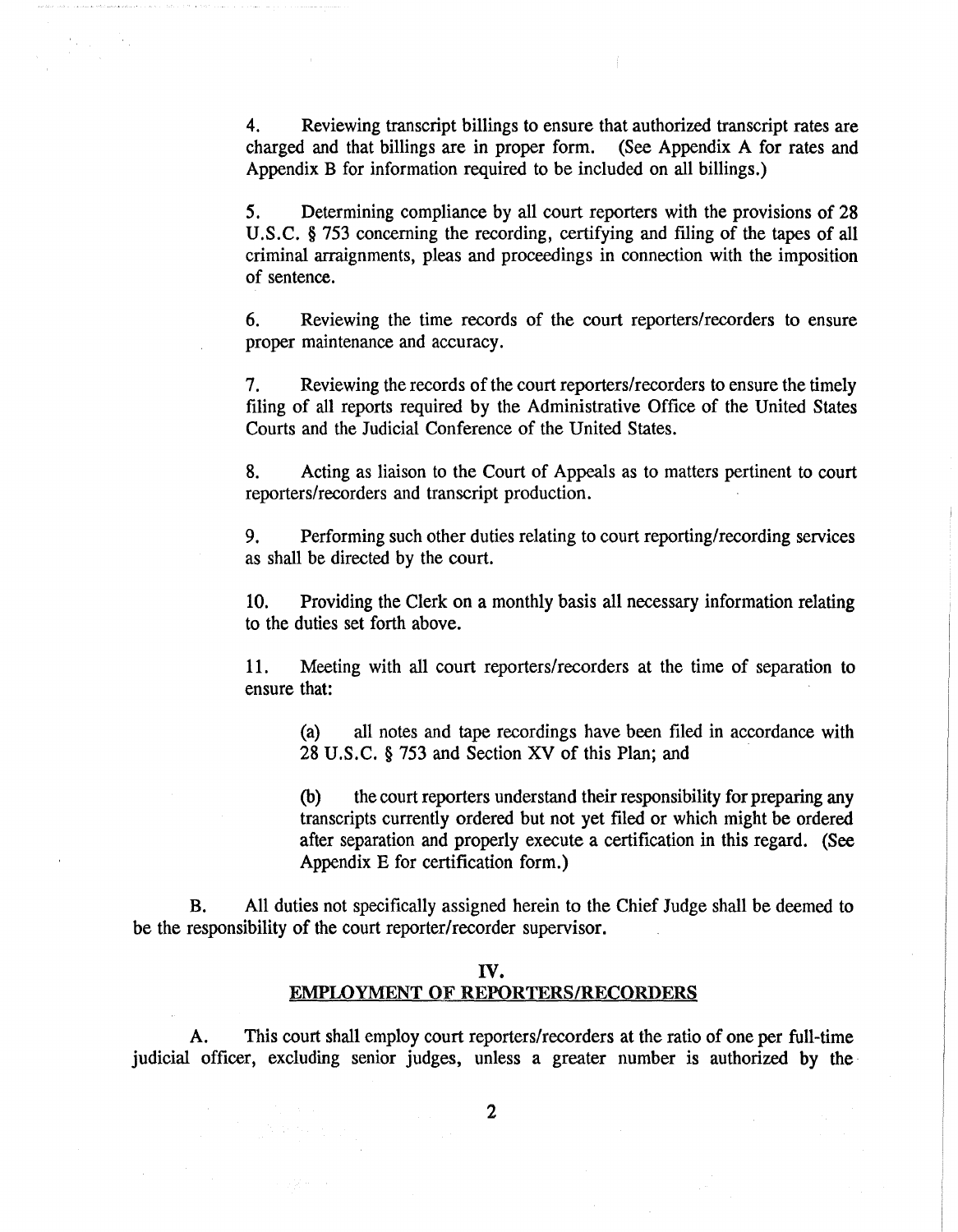Administrative Office of the United States Courts upon good cause shown. Additional and/or contract reporters shall be employed by this court on an as-needed basis and only in compliance with Section IX of this Plan.

 $\frac{1}{2} \frac{1}{\sqrt{2}} \frac{1}{\sqrt{2}}$ 

B. Court reporters are employed by the court en bane and shall retain employment at the will of the court en bane, regardless of the death, resignation or retirement of an individual judge.

C. If at any time the overall work volume of the court does not justify retention of the full complement of court reporters, a reduction shall be accomplished through relocation, attrition or by giving reasonable notice of termination.

D. It is the policy of this district that newly hired stenographic reporters be trained in computer aided transcriptions (CAT) and shall be appointed in accordance with the provisions of 28 U.S.C. § 753 of the United States Code and the policies and procedures of the Administrative Office of the United States Courts and the Judicial Conference of the United States. Only fully-qualified reporters pursuant to 28 U.S.C. § 753 shall be appointed. Pursuant to Judicial Conference policy, all initial appointments shall be on a probationary basis for a period of one year. Court reporters who do not perform in a competent and satisfactory manner or do not comply with the requirements of this Plan shall be subject to dismissal.

E. Whenever a court reporter is separated (resigns, retires or is dismissed), said reporter will be required to meet with the court reporter supervisor and execute a certification form (see Appendix E) regarding the reporter's responsibilities for the

1. filing of all official notes and tape recordings, and

2. preparation of all transcripts which are currently ordered but not yet filed or which might be ordered after separation.

### v. ASSIGNMENT OF REPORTERS/RECORDERS

A. In order to ensure an equitable distribution of work among court reporters and recorders and to ensure the court's reporting service needs are met, court reporters/recorders are to be assigned to courtroom duties by the Chief Judge or his or her designee in whatever . manner most completely meets the goal of equitable work distribution. To the extent possible, assignments will be made in such a manner as to permit a reporter/recorder to remain on a specific trial assignment until the matter is concluded or until the assigned reporter/recorder requests relief.

B. Since transcript production by court reporters is considered outside work for which additional remuneration is received, time spent on transcript production need not be considered when assigning individual reporters.

3

÷.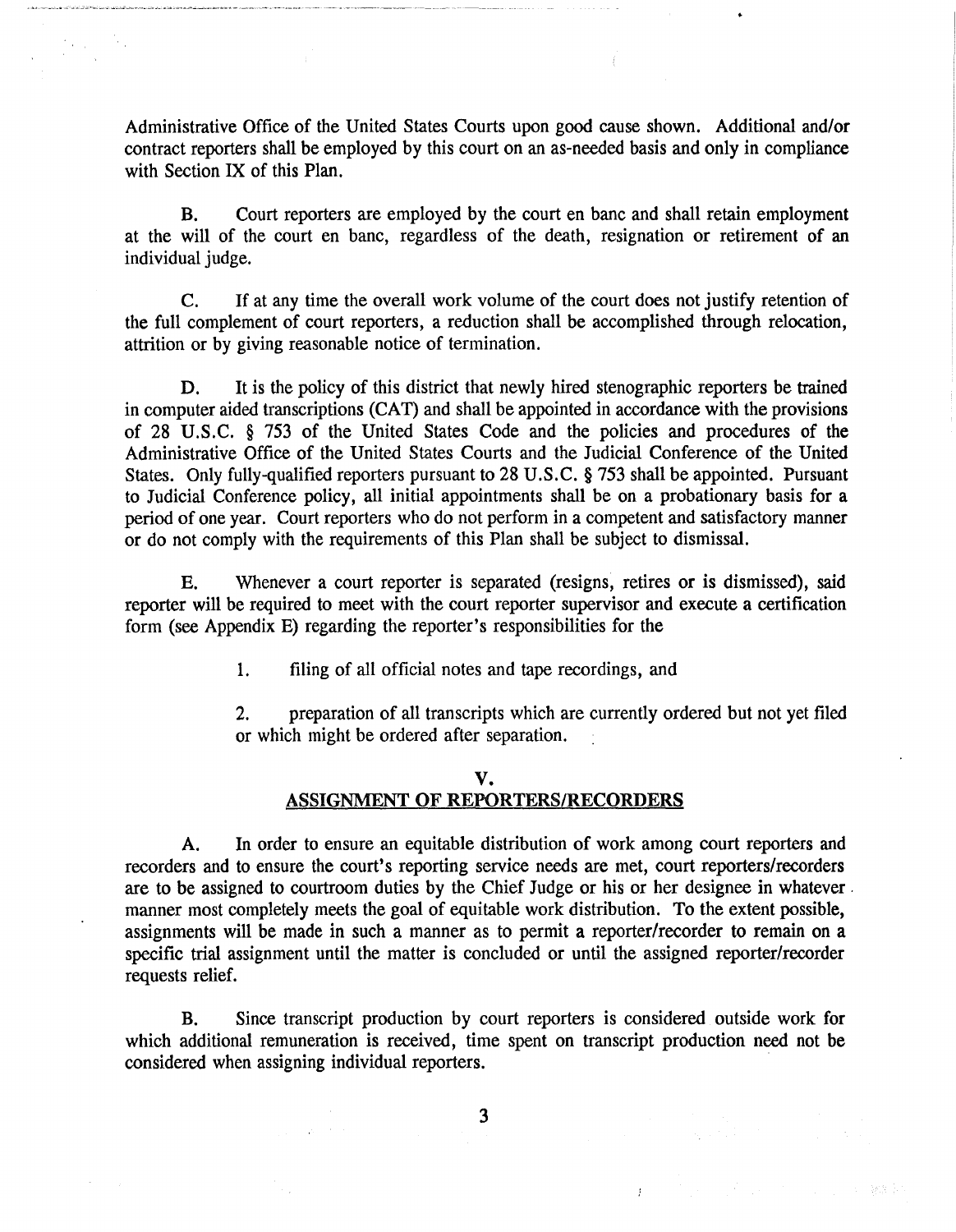#### VI. HOURS OF EMPLOYMENT

Newly hired Court reporters/recorders will be placed on a "regular tour of duty" (8 AM to 5 PM, Monday through Friday) and are permitted to earn annual and sick leave pursuant to the Leave Act,  $5$  U.S.C. § 6301, et seq.

## vn.

## FREELANCE REPORTING

Court reporters placed under the Leave Act are not permitted to perform any private (freelance) work of any kind, including reporting the proceedings conducted before a federal grand jury, during their regular tours of duty.

### vm. REPORTING SERVICES TO UNITED STATES MAGISTRATE JUDGES

Proceedings conducted before a United States magistrate judge may be recorded by electronic sound recording or by a court reporter. The magistrate judge shall, subject to the guidelines of the Judicial Conference, determine whether the record taken pursuant to 28 U.S.C. § 636(c)(7) shall be taken by electronic sound recording, by a court reporter/recorder or by other means.

#### IX.

## CONTRACT/FREELANCE COURT REPORTERS

A. Contract/freelance reporters may be utilized only when all official court reporters/recorders are occupied in court reporting proceedings pursuant to the policies of the Judicial Conference of the United States.

B. Contract/freelance reporters may be utilized in the place of official reporters/recorders on authorized leave pursuant to the tenns of the Leave Act when no official reporter/recorder is available to replace the reporter/recorder on such leave.

C. Contract/freelance court reporters will not be paid by the court when official reporters are relieved of their courtroom duties to work on transcript backlogs. Costs associated with such contract/freelance reporting services shall be paid by the official reporter so relieved.

D. Unless good cause otherwise exists, travel of contract/freelance reporters within the district shall be limited to those occasions when no official reporter/recorder is available to travel to the location requiring reporting services or when such use of a contract/freelance reporter would be less costly to the government overall than utilizing an official reporter/recorder in travel status.

· 10. 15 (1) · 22 (2) 2010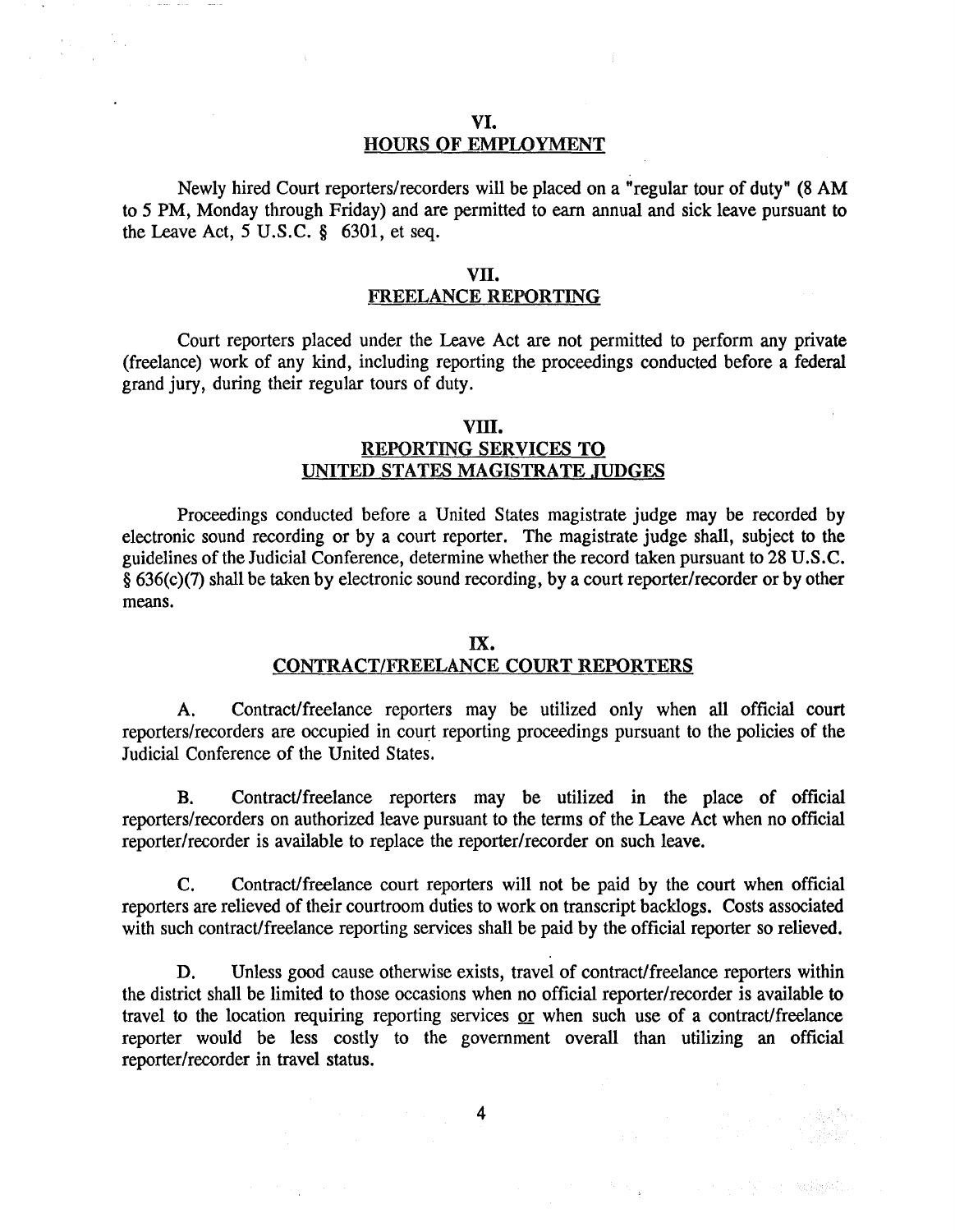Production of hourly or daily transcripts will not be subsidized by the court. If extra court reporters are required to produce hourly or daily transcripts, the cost of such reporters shall be paid by the official court reporter. This provision does not prohibit other official reporters from assisting in producing such transcripts if there are no other proceedings to report and when no transcript backlog will result for the court reporter(s) providing assistance.

## XI. ORDERING OF TRANSCRIPTS. TAPES AND DISKETTES

Orders for transcripts, tapes and/or diskettes can be made in writing or in person and shall be forwarded to the Court Reporter Supervisor or designee. An estimate shall be provided to the Ordering party and arrangements made for payment of the transcripts, tapes and/or diskettes (see appendix A for rates). Tapes shall be billed at a rate authorized pursuant to 28 USC 1914, unless the ordering party is a U.S. Judge/Law Clerk or with a Federal Agency. A deposit in the amount of the estimate shall be paid to the transcribers (Northwest Transcripts) for transcripts or diskettes before processing of the order begins. If there is a balance owing, payment is due upon delivery of the transcript or diskette. (See Appendix G for specific ordering instructions.)

## xn. FEES FOR TRANSCRIPTS OF OFFICIAL PROCEEDINGS

A. All transcripts shall be produced in the format required by the Judicial Conference of the United States.

B. No court reporter/transcriber employed by this district shall charge fees for transcripts of official proceedings which exceed those recommended by the Judicial Conference of the United States. (See Appendix A for rates.)

C. A schedule of the prescribed fees shall be posted in a prominent location in the Office of the Clerk.

D. Each court reporter/transcriber shall furnish to the court reporter supervisor a copy of each billing for official transcripts, together with the court's free copy of the transcript for filing. (See Appendix B for information required to be included on all billings.) The term "official transcript" shall be deemed to be any transcript of any proceeding before a district judge or magistrate judge of this court, whether conducted in chambers or in open court, and regardless of the reason the transcript may be produced.

*5* 

그렇지 소리가 부족으로 잘 먹으니 그 아이가 있다.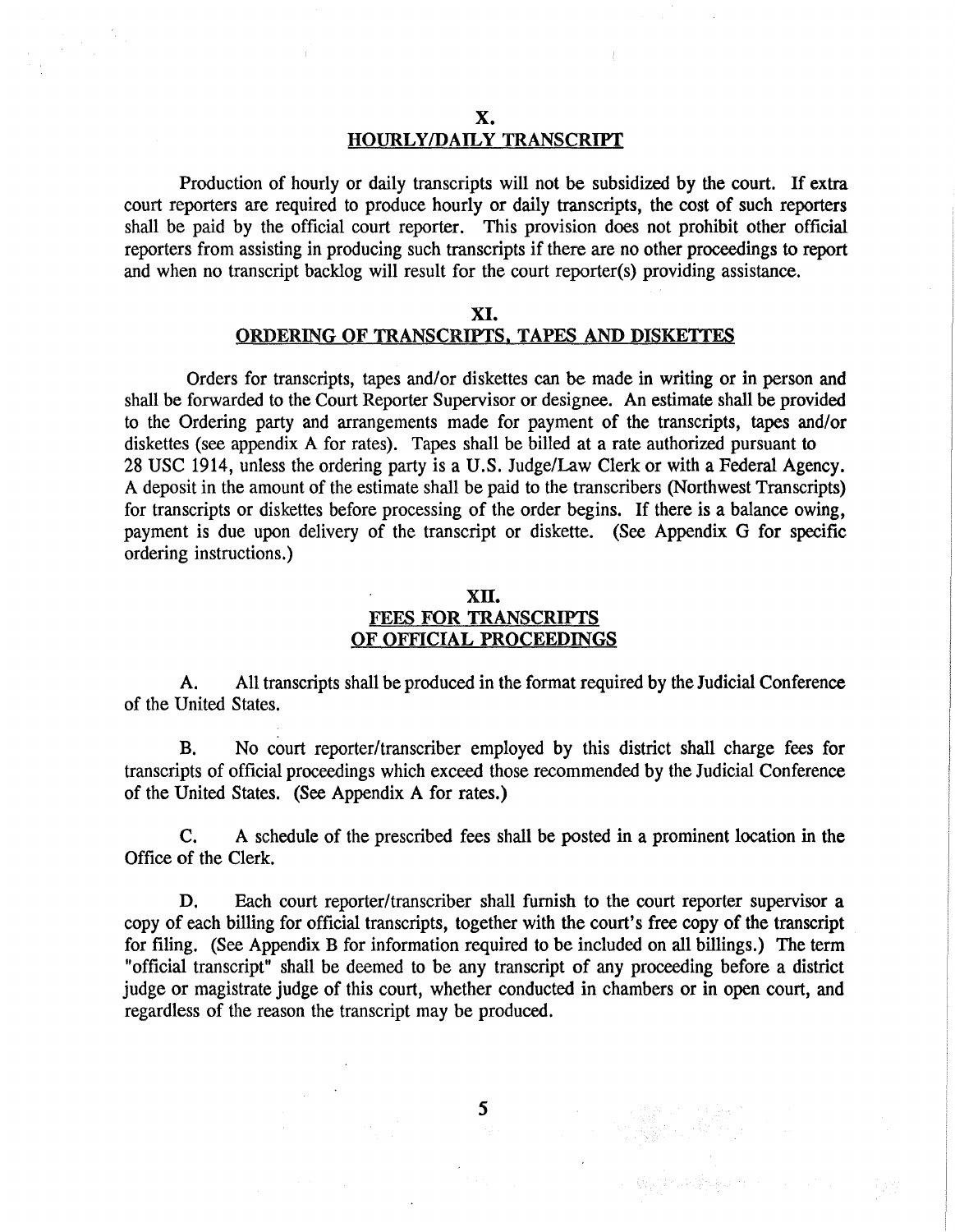E. Each court reporter/transcriber is required to certify on each invoice that the fees charged and page format used conform to the regulations of the Judicial Conference of the United States.

F. For transcripts in non-appellate cases the full price may be charged only if the transcript is delivered within the required time frame. For example, if an expedited transcript is not delivered within seven (7) calendar days, payment would be at the ordinary rate. For transcripts not delivered within thirty (30) calendar days, payment would be reduced to 90% of the ordinary rate. (See Appendix C for computation of transcript delivery dates.)

G. For transcripts in cases on appeal the full price may be charged only if the transcript is delivered within thirty (30) days or within such other time as may be prescribed by the Court of Appeals. (See Appendix C for computation of transcript delivery dates.) Reduced rates for late delivery are as follows:

1. 90% for transcripts delivered between 31 to 60 days;

2. 80% for transcripts delivered after 60 days. No fee may be charged which would be higher than the fee corresponding to the actual delivery time.

H. In the case of a transcript which is subject to FRAP ll(b), the reduction in fee may be waived by the clerk of the Court of Appeals for good cause shown.

I. Nothing contained herein should be construed as sanctioning untimely delivery, nor should this provision be considered the only penalty which can be imposed by the court or Circuit Council on habitual offenders.

### xm. C.J.A. TRANSCRIPTS

A. All transcripts produced under the terms of the Criminal Justice Act shall be billed on form CJA 24.

B. The routine apportionment of accelerated transcript costs among parties in criminal cases is prohibited unless otherwise ordered by the court.

C. Unless otherwise ordered by the court for good cause shown, in multi-defendant cases involving CJA defendants, not more than one (1) transcript should be purchased from the reporter/transcriber on behalf of CJA defendants. One of the appointed counsel or the clerk of the court should arrange for the duplication, at commercially competitive rates, of enough copies of the transcript for each of the CJA defendants for whom a transcript has been approved. The costs of such duplication will be charged to the CJA appropriation.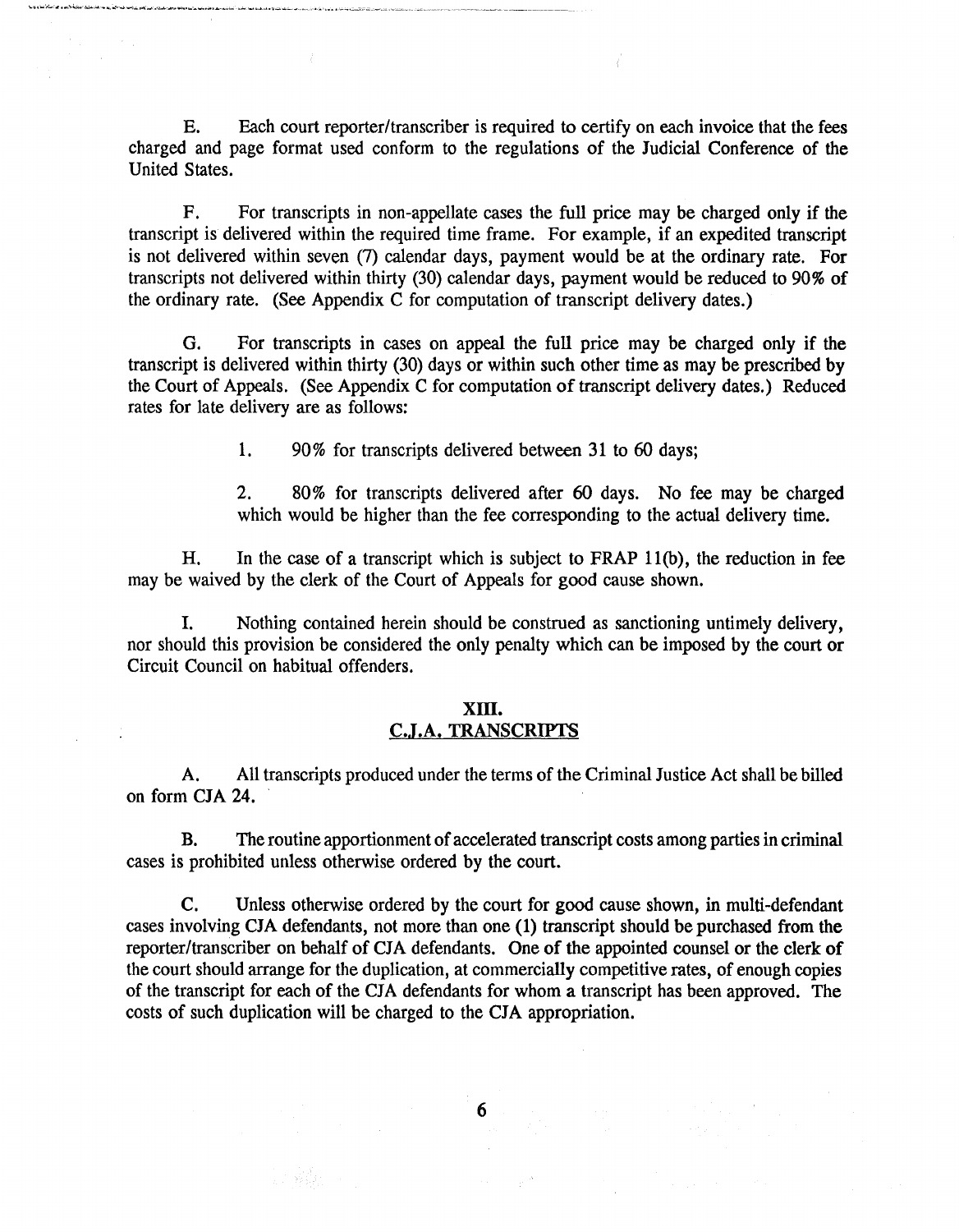D. The respective court reporter/recorder is responsible for assisting the ordering party in the proper preparation of form *CIA* 24.

 $\bar{1}$ 

## XIV. TIME LIMITS FOR DELIVERY OF TRANSCRIPTS

A. All transcripts of official proceedings prepared for the purpose of appeal shall be delivered to the ordering party and a copy filed with the Clerk of the district court within the time limits prescribed.

B. Copies of transcripts ordered by judicial officers shall be filed with the Clerk and originals provided to the judicial officer within the time prescribed by the order.

C. Neither the schedule for completion of a transcript in a case on appeal nor for a transcript of proceedings requested by a judicial officer shall be modified except by the Clerk of the Court of Appeals in cases involving appeal transcripts or the judicial officer requesting the transcript.

## XV. FILING OF STENOGRAPHIC AND ELECTRONIC RECORDINGS

A. The stenographic notes prepared by official court reporters, including contract, freelance and substitute reporters, shall be provided to the Clerk of court for filing and disposition in accordance with 28 U.S.C. § 753(b) (see Appendices D and E) within ninety (90) days after the conclusion of the proceeding or within ninety (90) days after the expiration of the contract, whichever first occurs.

B. Pursuant to the provisions of 28 U.S.C. § 753, court reporters must transcribe and certify all arraignments, pleas and proceedings in connection with the imposition of sentence in criminal cases unless they have been recorded by electronic sound recording and such recording has been certified and is maintained in the office of the Clerk of court. Reporters shall file a transcript of all such proceedings within thirty (30) days of their occurrence unless an electronic recording was made of the proceedings. In the event an electronic recording was made, the court reporter/recorder shall certify the accuracy of the recording and file same with the Clerk of court (see Appendix D).

## XVI. REPORTS REQUIRED TO BE FILED WITH THE COURT REPORTER SUPERVISOR

At regular intervals as specified by the court reporter/recorder supervisor, each court reporter/recorder shall file with the court reporter supervisor an attendance report which details

이 이 사진 동생 사진은 아이들이 나서 이 사용해 있습니다. 이 아이들이 있

and the second term of the second term of the second term of the second term of the second term of the second <br>The second term of the second term of the second term of the second term of the second term of the second term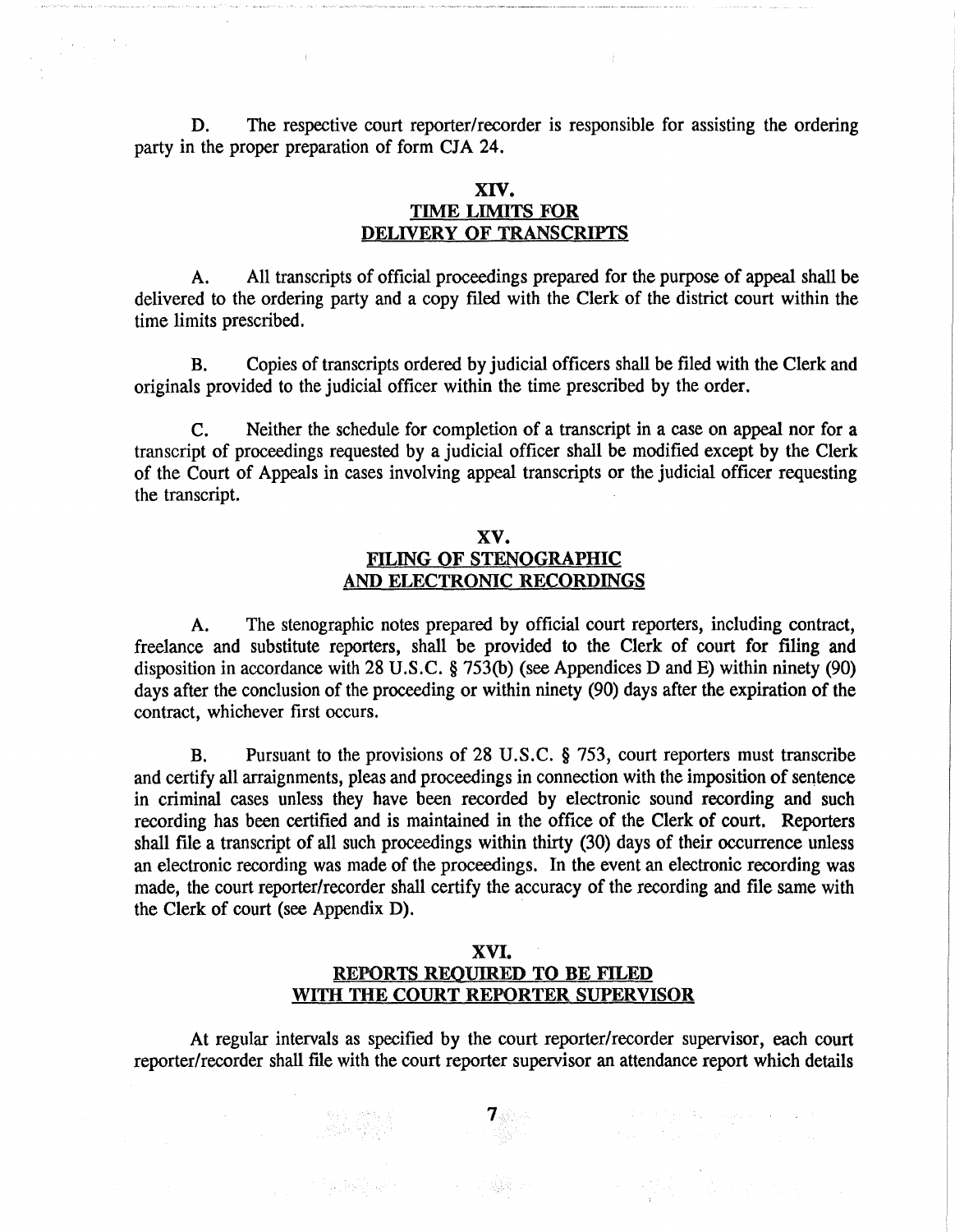the amount of time that court reporter/recorder actually served in court, together with a detailed report describing any transcript backlog which may exist at the time of filing the report. The report shall be in the format prescribed by the court reporter supervisor.

### xvn.

## REPORTS REQUIRED TO BE FILED WITH THE COURT REPORTING SECTION OF THE ADMINISTRATIVE OFFICE OF THE UNITED STATES COURTS

A. The following reports shall be prepared by each official court reporter according to the schedule below:

> 1. The Report of Attendance and Transcripts of the United States Court Reporters (AO 40A), reviewed and signed by the court reporter supervisor, shall be prepared quarterly. A report for each calendar quarter shall be submitted to the court reporting section; Administrative Office of the United States Courts; Washington, DC 20544, so that it reaches the office within twenty (20) days after the end of the quarter. A copy of this report shall also be filed with the court reporter supervisor.

> 2. The Statement of Earnings of the United States Court Reporters (AO 40B) shall be prepared annually by all official court reporters. This report shall be mailed to the Court Reporting Section; Administrative Office of the United States Court; Washington, DC 20544, within sixty (60) days after the end of the calendar year. A copy of this report shall also be filed with the court reporter supervisor.

B. Each recorder shall prepare the Electronic Court Recorder Operator Quarterly Report (AO 40C) quarterly. A report for each calendar quarter shall be submitted to the Court Reporting Section; Administrative Office of the United States Courts; Washington, DC 20544, so that it reaches the office within twenty (20) days after the end of the quarter. A copy of this report shall also be filed with the court reporter/recorder supervisor.

## xvm. SUBSTITUTE COURT REPORTERS

In the event it is determined that a reporter has overdue transcript(s), said reporter may be required to hire and pay substitute reporter(s) until such time as the overdue transcripts have been prepared. The reporter shall have the responsibility for the transcript production of any substitute reporter(s) so hired. A reporter shall not use substitute reporter(s) without the prior approval of the court reporter supervisor.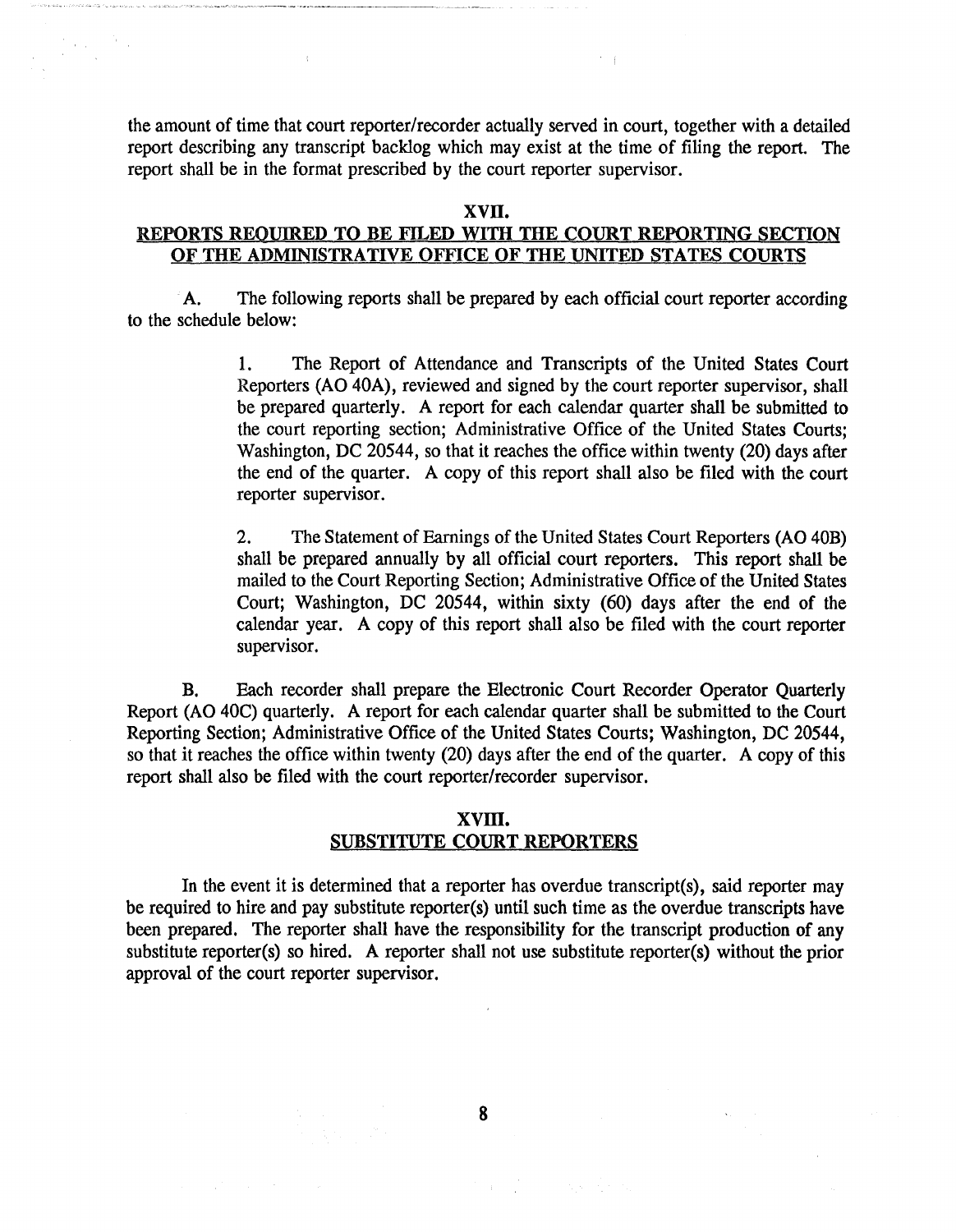## XIX. RECORDS TO BE MAINTAINED BY COURT REPORTERS

In order to permit the routine audit and inspection of records, official reporters must maintain accurate, legible and up-to-date records of their expenses, attendance in court, transcript orders and invoices. Such records shall be maintained on forms prescribed by the Such records shall be maintained on forms prescribed by the Judicial Conference of the United States and shall include, but are not limited to, the following:

- 1. AO 37 -- Expense Ledger
- 2. AO 38 -- Attendance Ledger
- 3. AO 39 --Transcript Order/Collections Ledger
- 4. AO 44 -- Invoice

## XX.

#### LEAVE POLICIES

A. Upon assignment to a regular tour of duty, official court reporters/recorders shall accrue annual and sick leave pursuant to the provisions of the Leave Act of the United States, *5* u.s.c. § 6301.

B. Leave records for official court reporters shall be maintained by the clerk of court in the same manner as those of deputy clerks. All requests for leave shall be submitted on form SF-71, Application for Leave, and must be approved by the court reporter supervisor.

C. Annual and sick leave are chargeable in one-hour increments. Planned sick leave (i.e., appointments, treatments, etc.) must be requested far enough in advance to permit the scheduling of an alternative reporter/recorder.

D. Other provisions governing use of annual and sick leave are contained in the Employee Personnel Manual for Clerk's Office Employees.

### XXI. TRANSCRIPT BACKLOGS

The Chief Judge or his or her designee is authorized to take necessary steps to reduce or eliminate transcript backlogs or production delays. Such steps may include, but are not necessarily limited to the following:

- 1. Use of substitute or additional reporters;
- 2. Reassignment or rotation of official reporters/recorders;
- 3. Requiring official reporters to hire substitutes at their own expense; and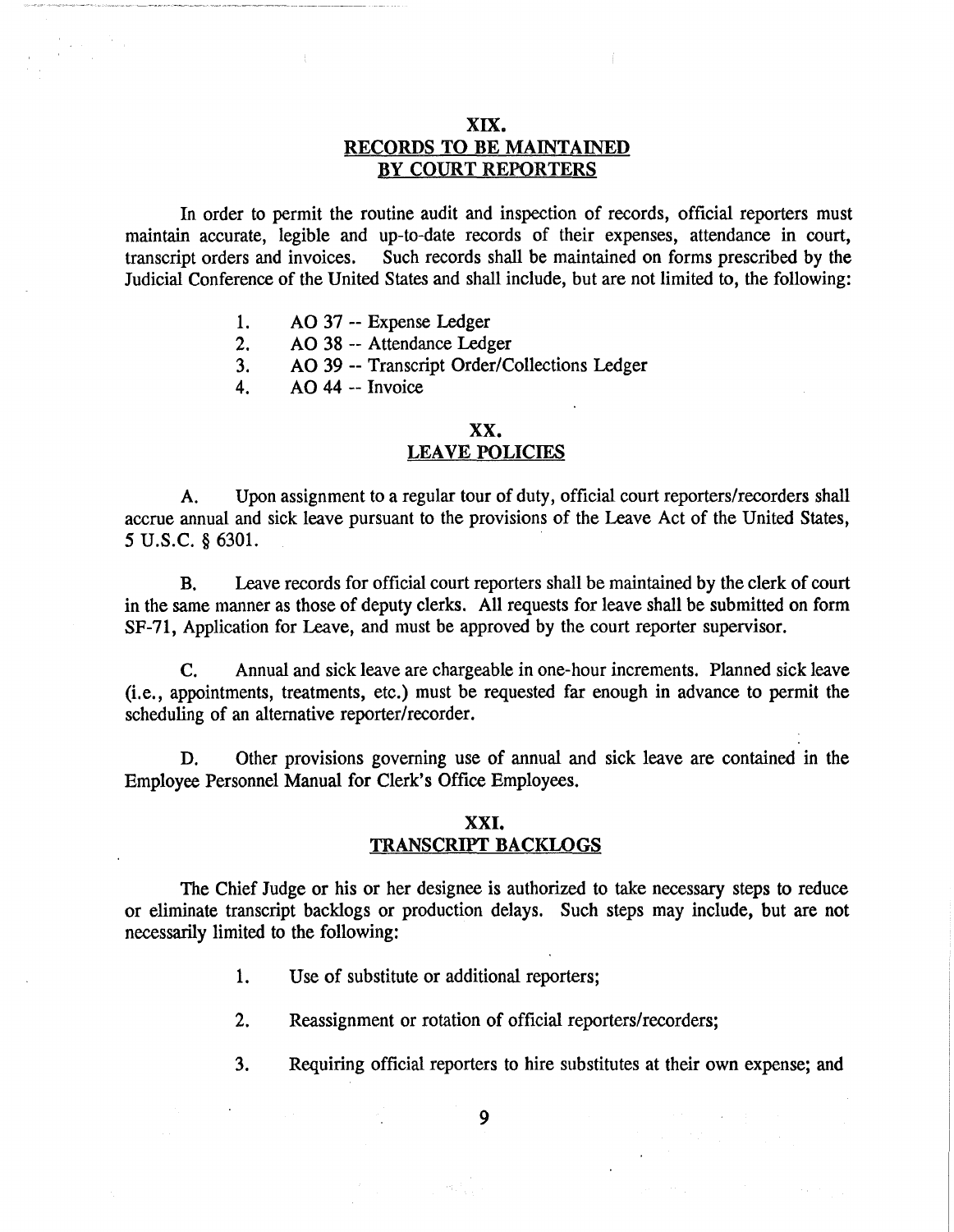4. Institution of progressive discipline as may be provided for in the Employee Personnel Manual for Clerk's Office Employees. Termination of any official reporter must be approved by the court en bane.

## xxn. MISCELLANEOUS PROVISIONS

A. The work of all court reporters shall be "note-readable" so that the notes of a court reporter can be read by another reporter if necessary.

B. The marking, filing and storing of all notes and tapes shall be in accordance with the note storage procedures outlined in this Plan (see Appendix D).

C. Annual performance appraisals shall be conducted by the court reporter supervisor for all official reporters/recorders.

D. Discipline and/or sanctions of reporters/recorders shall be pursuant to the provisions of this Plan and/or the Employee Personnel Manual for Clerk's Office Employees.

#### xxm. EFFECTIVE DATE.

This Plan is approved, adopted and shall become effective February:  $5$ , 1993. Dated: February 5, 1993. EDWARD/J. LODGE Chief U.S. District Judge MARION J. CALLISTER Senior U.S. District Judge HAROLD L. RYAN Senior U.S. District Judge ALFRED C. HAGAN Chief U.S. Bankruptey Judge JIM D. PAPPAS U.S. Bankruptcy Judge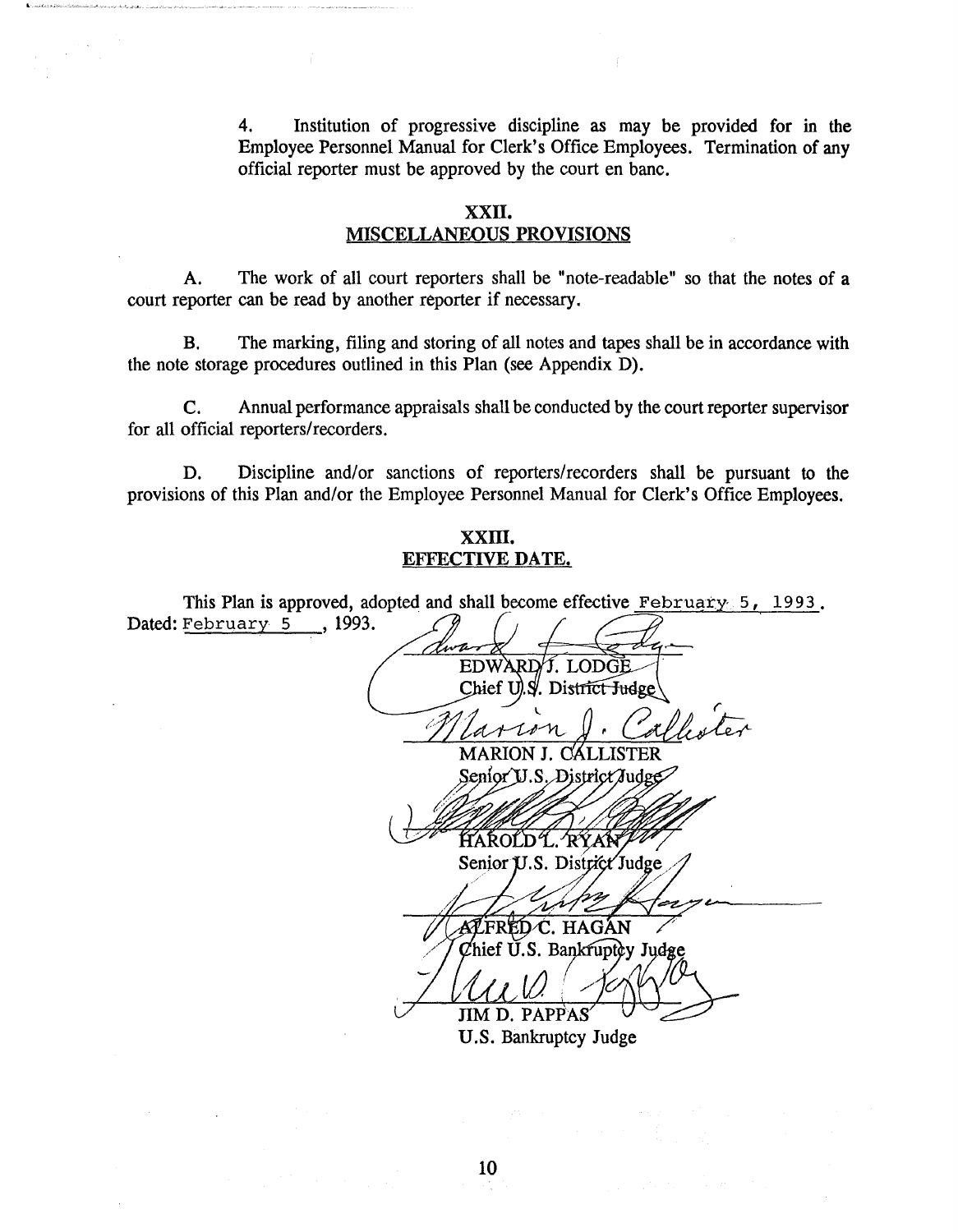#### APPENDIX A

#### TRANSCRIPT FEE RATES

(As approved by the Judicial Conference, U.S., September 1990 and effective April 15, 1992)

### **HARDCOPIES**

|                       | Original | 1st Copy to<br>Each Party | Each Additional<br>Copy to Same<br>Party |
|-----------------------|----------|---------------------------|------------------------------------------|
| <b>ORDINARY RATE</b>  | \$3.00   | \$.75                     | \$.50                                    |
| <b>EXPEDITED RATE</b> | \$4.00   | \$.75                     | \$.50                                    |
| DAILY RATE            | \$5.00   | \$1.00                    | \$.75                                    |
| <b>HOURLY RATE</b>    | \$6.00   | \$1.00                    | \$.75                                    |

The above rates are applicable to each page of transcript, excluding the certification page which must be at the end of each volume of transcript.

#### DEFINITION OF METHOD OF TRANSCRIPTION:

- ORDINARY: Transcript to be delivered within 30 days.
- EXPEDITED: Transcript to be delivered within 7 days.
- DAILY: Transcript to be delivered following adjournment and prior to normal opening of court on following morning whether or not it actually be a court day.
- HOURLY: Transcript (ordered under unusual circumstances) to be delivered within 2 hours.
- NOTE: For multi-defendant criminal cases involving CJA defendants, please refer to Section XIII.3. of this Plan.

#### TAPES

Tapes shall be billed at the rate of \$15.00 per tape, pursuant to 28 USC 1914, unless the ordering party is a U.S. Judge/Law Clerk or with a Federal Agency.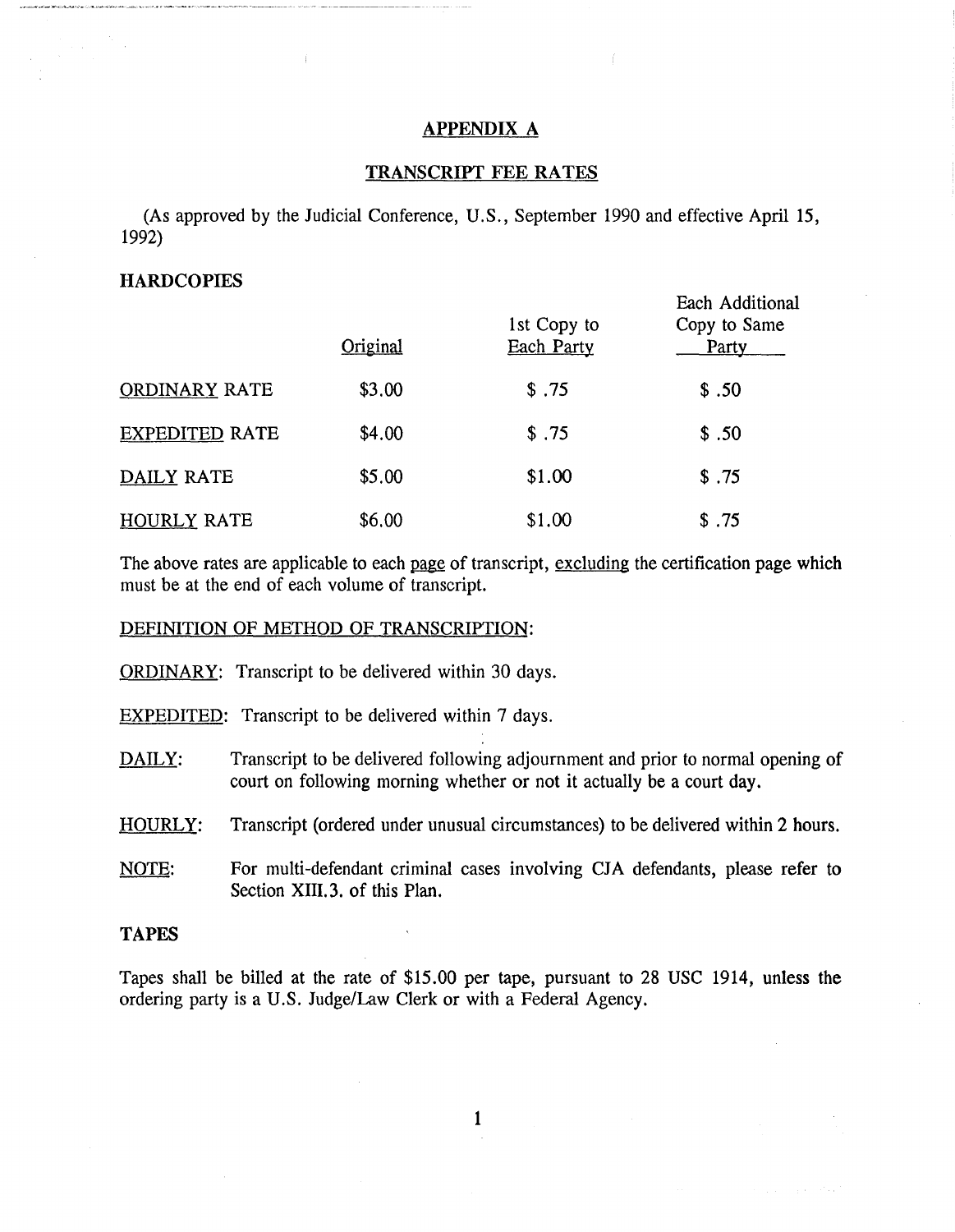#### DISKETTES

The Judicial Conference at its September 1991 session amended its maximum page and copy rates for transcripts sold to authorize the sale of transcripts on computer diskettes at the same maximum rates authorized for paper transcripts and approved the following guidelines as recommended by the Committee on Judicial Resources:

Transcripts may be sold in computer diskette form in ASCII format, or other format requested by the ordering party and agreed to by the court reporter or transcriber, whether they represent originals, first copies or additional copies.

No additional charge is permitted for the cost of the diskette itself.

Each page of transcript sold on diskettes must be formatted consistent with the Judicial Conference's approved transcript format guidelines and diskettes may not contain any protection or programming codes that would prevent copying or transferring the data.

The transcript copy filed with the Clerk of court pursuant to 28 USC § 753 (b) must be on paper; diskettes may be sold only if a paper copy is produced, certified, and filed with the Clerk of court for the records of the court; and transcripts sold on diskettes must be identical to the paper transcripts filed with the Clerk of court.

Court reporters and transcribers who have Computer Assisted Transcript (CAT) or suitable word processing equipment are encouraged to provide diskettes of transcripts to parties upon request, but court reporters and transcribers who do not have CAT or suitable word processing equipment are not required to provide diskettes of transcripts to parties.

Court reporters and transcribers must continue to produce paper originals and paper copies at the Judicial Conference rates when ordered by parties.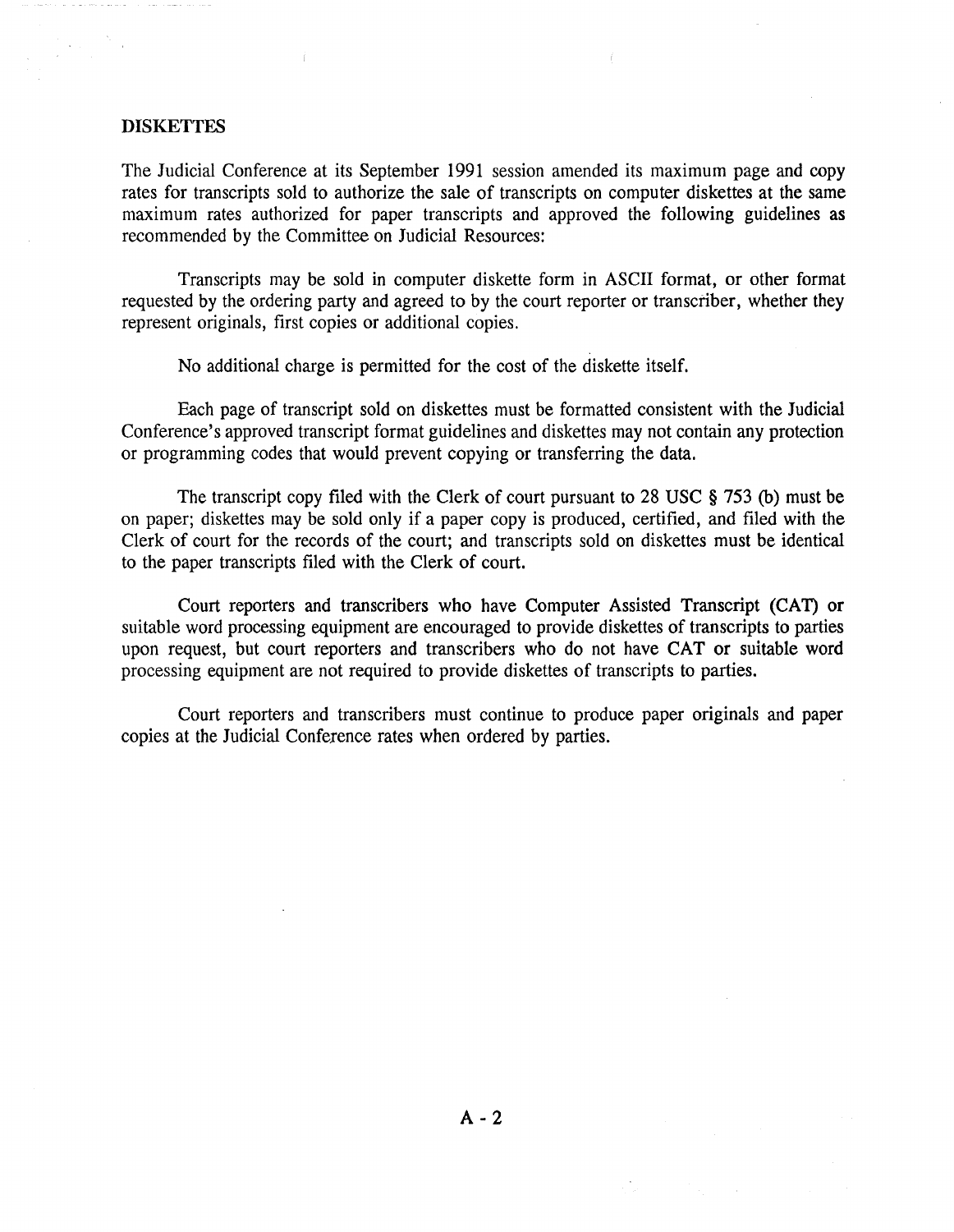## APPENDIX B

## INFORMATION REQUIRED TO BE INCLUDED ON ALL BILLINGS

1. Name of Client.

 $\mathcal{L}_{\mathrm{in}}$ 

- 2. Criminal or Civil.
- 3. Date Ordered.
- 4. Date Delivered.
- 5. In the Matter of.
- 6. Number of Pages.
- 7. Number of Copies.
- 8. Type of Delivery Schedule.
- 9. Discount.
- 10. Refunds.
- 11. Total Due.

÷.

12. Certification of Reporter or Transcription Firm of Compliance with Fee and Transcript Format Prescribed by the Judicial Conference.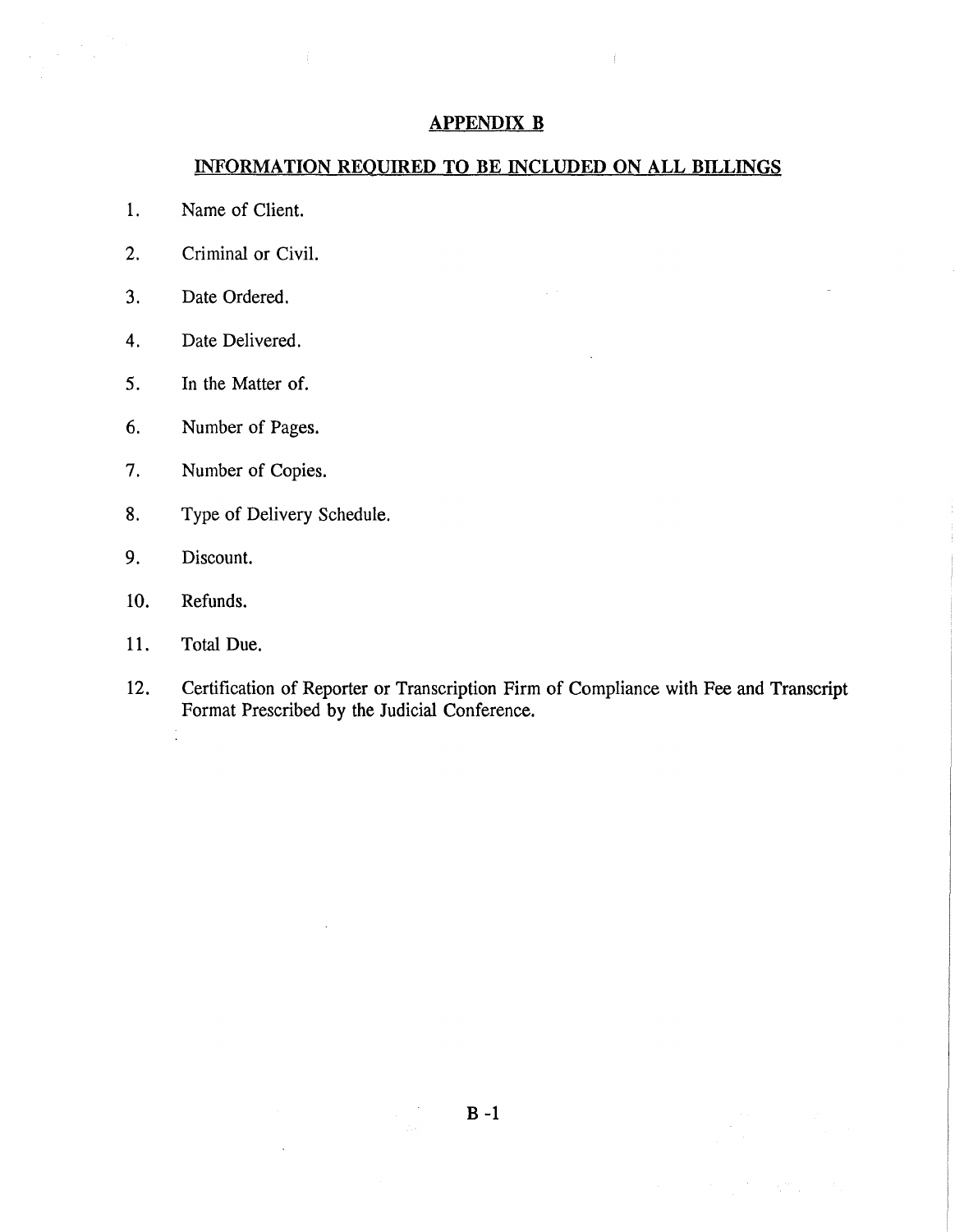#### APPENDIX C

## COMPUTATION OF TRANSCRIPT DELIVERY DATES

Transcripts delivery dates are computed from:

 $\mathcal{L}_{\rm{max}}$ 

- a. The date on which satisfactory financial arrangements are made, except for transcripts to be paid for by the United States or free copies ordered by the court;
- b. The date on which the appropriate Transcript Order or CJA 24 form is received by the reporter/transcriber when the transcript is to be paid for by the United States;
- c. The date on which the court order is provided to the reporter/transcriber when a transcript has been ordered by a judicial officer.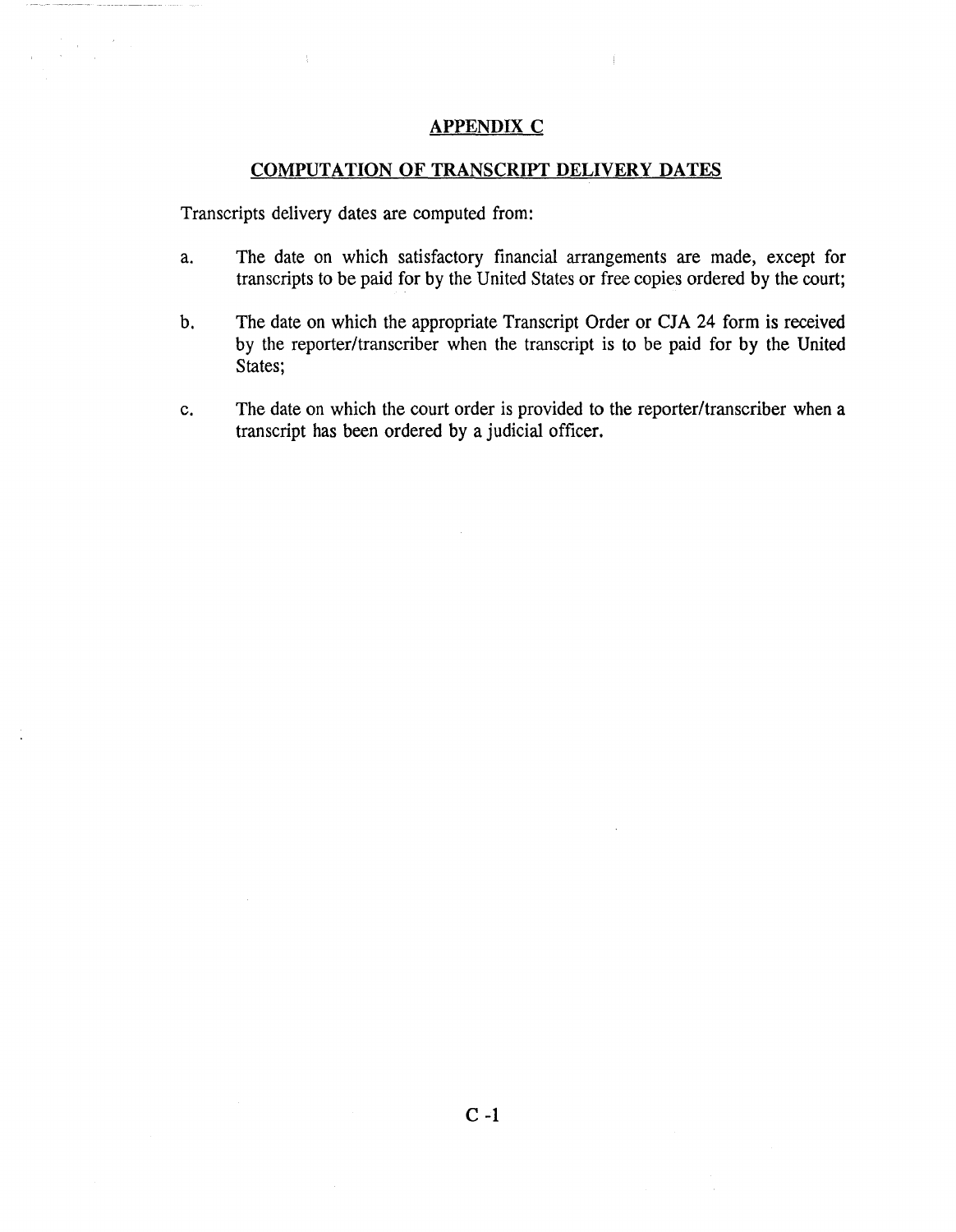#### APPENDIX D

 $\mathcal{L}_{\rm{tot}}$ 

## PROCEDURES FOR STORAGE OF COURT REPORTERS' NOTES AND TAPES

All shorthand notes and tapes are to be provided to the Clerk of court within 90 days after the conclusion of the proceeding. If a transcript is ordered in a case on which the notes have been submitted to the clerk, the court reporter shall retrieve the notes from storage and refile the notes when the transcript is completed.

### Procedures for Storage of Shorthand Notes of Court Reporters

1. All notes shall be filed chronologically and placed in filing cabinets.

2. The outside of the filing cabinets should be marked with a label indicating the court reporter's full name and the calendar years of notes contained in the filing cabinets.

3. Each packet of notes shall include the case number, case caption, presiding judge, date of proceeding and court reporter's name.

4. In order to maintain the security of shorthand notes, it is recommended that the shorthand notes be placed into storage containers by each reporter on a daily basis and secured at the end of the day within each reporter's respective office.

### Procedures for Storage of Original Tape Recordings of Court Reporters

In accordance with 28 U.S.C. § 753(b), court reporters are required to file with the clerk of court either a transcript or an electronic sound recording of all arraignments, pleas, sentences and other proceedings required by the court. Accordingly, all tape recordings of official proceedings are to be provided to the clerk of court within ninety (90) days after conclusion of a proceeding. Each tape, or series of tapes if they pertain to one trial, must be accompanied by a Filing Certification Form for Tape Recordings (Enclosure 2 to Appendix F).

## Procedures for Storage of Records of Court Recorders

Court records produced by court recorders in the utilization of an electronic sound recording system shall be maintained, stored and retrieved in accordance with the provisions set forth in the U.S. District Court Electronic Sound Recording Operations Manual and the U.S. District Court Records Disposition Program and Schedules as set forth in Part A, Chapter IV, Volume I of the Guide to Judiciary Policies and Procedures.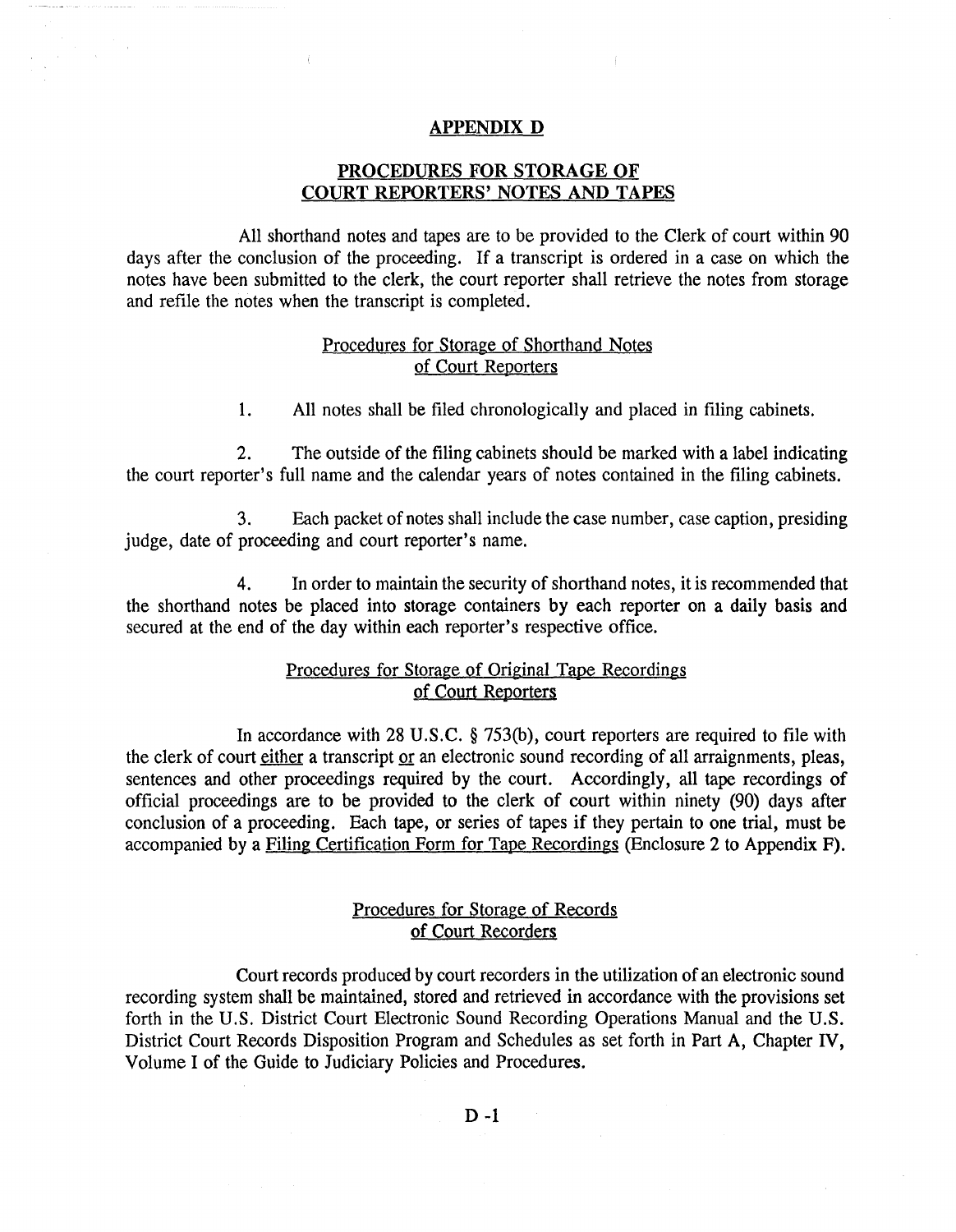## APPENDIX E

## CERTIFICATION OF COURT REPORTER UPON SEPARATION

NAME----------- DATE OF SEPARATION \_\_\_\_\_\_ \_ ADDRESS \_\_\_\_\_\_\_\_\_\_\_\_\_\_\_\_\_\_\_\_\_\_\_\_\_\_\_\_\_\_\_\_\_\_\_\_\_\_\_\_\_ ~------- CITY \_\_\_\_\_\_\_\_\_\_ STATE-------TELEPHONE NO.-------

The following certification is made to the clerk of court upon my separation:

- 1. That all of my stenographic/shorthand notes or tape recordings have been filed with the Clerk of court.
- 2. That I am responsible for preparing any transcripts currently ordered but not yet filed and any transcripts ordered after my separation.
- 3. That I will immediately inform the clerk of court of any change in my address or telephone number in order to facilitate the preparation of transcripts.

**Court Reporter's Name Date** 

**Court Reporter Supervisor's Signature Date**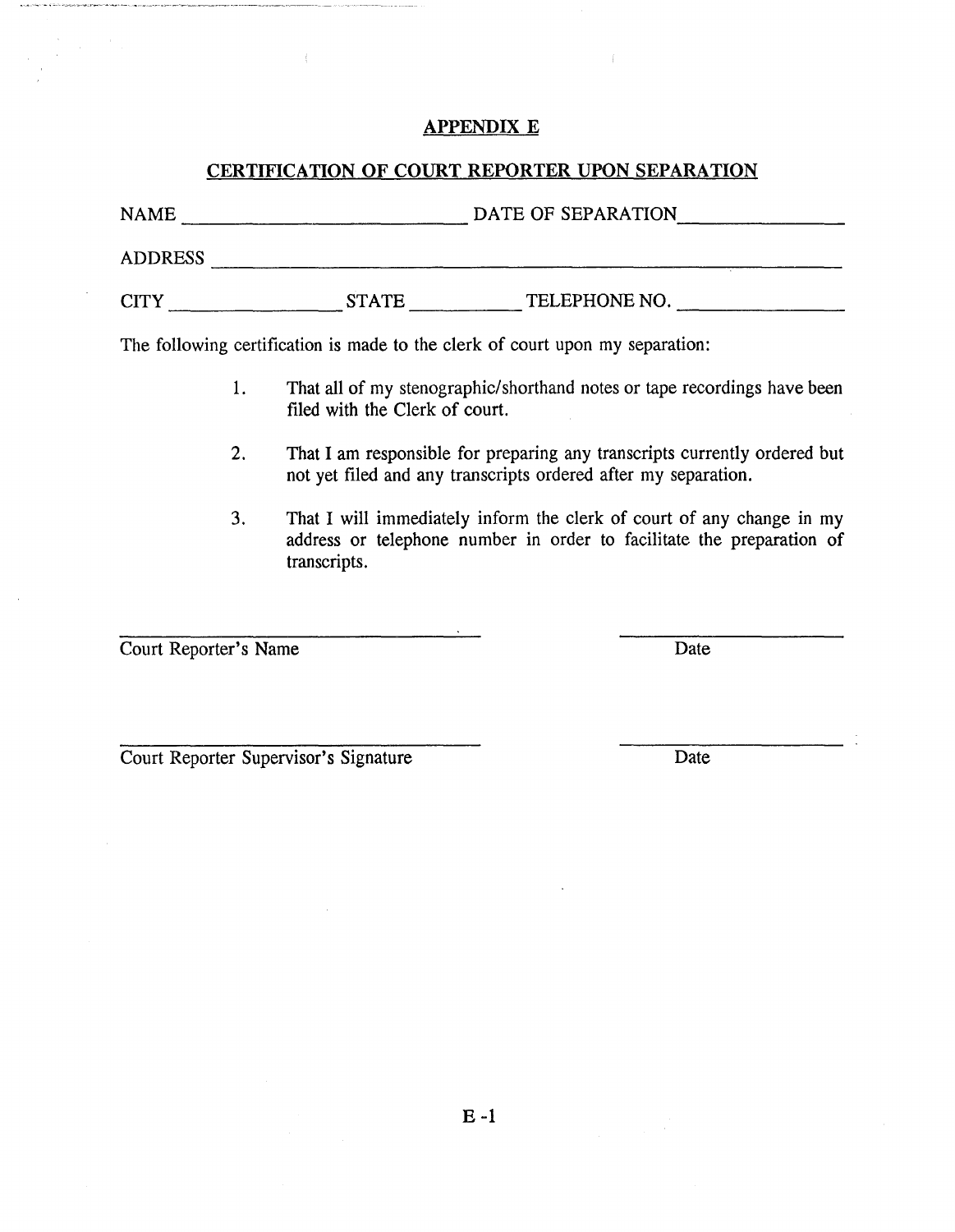## APPENDIX F

## COURT REPORTER'S NOTES

| COURT REPORTER'S FULL NAME |  |
|----------------------------|--|
|                            |  |
|                            |  |
|                            |  |

 $\label{eq:2} \begin{array}{l} \mathcal{L}_{\text{max}}(\mathcal{L}_{\text{max}}) \\ \mathcal{L}_{\text{max}}(\mathcal{L}_{\text{max}}) = 0 \\ \mathcal{L}_{\text{max}}(\mathcal{L}_{\text{max}}) = 0 \end{array}$ 

CALENDAR YEAR

| MONTH & DATE CASE NUMBERS |
|---------------------------|
|                           |
|                           |
|                           |
|                           |
|                           |
|                           |
|                           |
|                           |
|                           |
|                           |
|                           |
|                           |
|                           |
|                           |
|                           |
|                           |
|                           |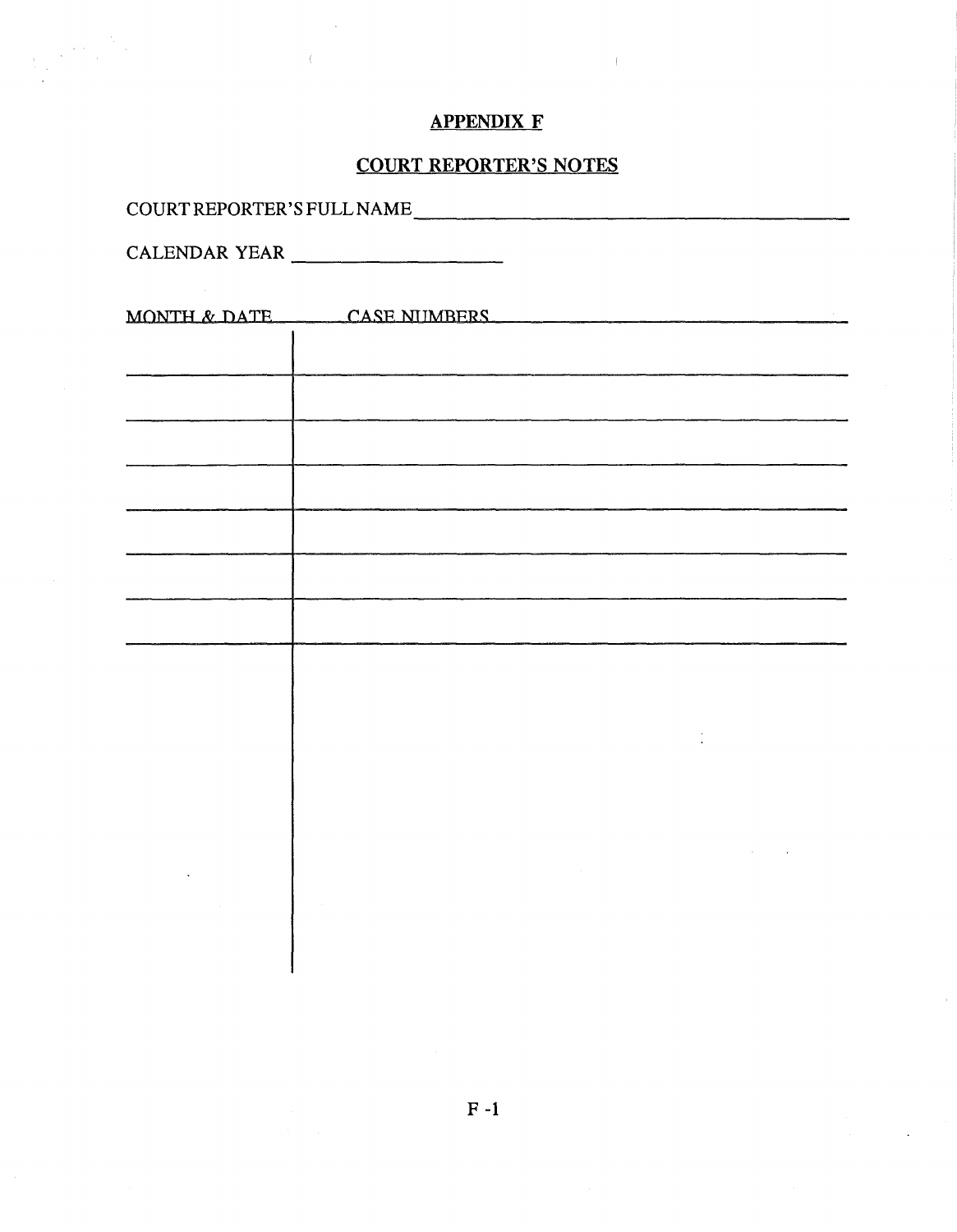## APPENDIX F (con't)

UNITED STATES \_\_\_\_\_\_\_ COURT DISTRICT OF ---------------------

## FILING CERTIFICATION FORM FOR ORIGINAL NOTES

In accordance with 28 U.S.C. § 753(b), I certify that these original notes are a true and

correct record of proceedings held in the United States \_\_\_\_\_\_\_ Court for the

 $D$ istrict of  $\_\_\_\_\_$  on  $\_\_\_\_\_\_\_$ 

pertaining to the following:

 $\frac{1}{\sqrt{2\pi}}\frac{1}{\sqrt{2\pi}}\frac{1}{\sqrt{2\pi}}\frac{1}{\sqrt{2\pi}}\frac{1}{\sqrt{2\pi}}\frac{1}{\sqrt{2\pi}}\frac{1}{\sqrt{2\pi}}\frac{1}{\sqrt{2\pi}}\frac{1}{\sqrt{2\pi}}\frac{1}{\sqrt{2\pi}}\frac{1}{\sqrt{2\pi}}\frac{1}{\sqrt{2\pi}}\frac{1}{\sqrt{2\pi}}\frac{1}{\sqrt{2\pi}}\frac{1}{\sqrt{2\pi}}\frac{1}{\sqrt{2\pi}}\frac{1}{\sqrt{2\pi}}\frac{1}{\sqrt{2\pi}}\frac{1$ 

Case Number Case Caption Indicial Officer

 $Bv$ 

Signature of Court Reporter

 $F - 2$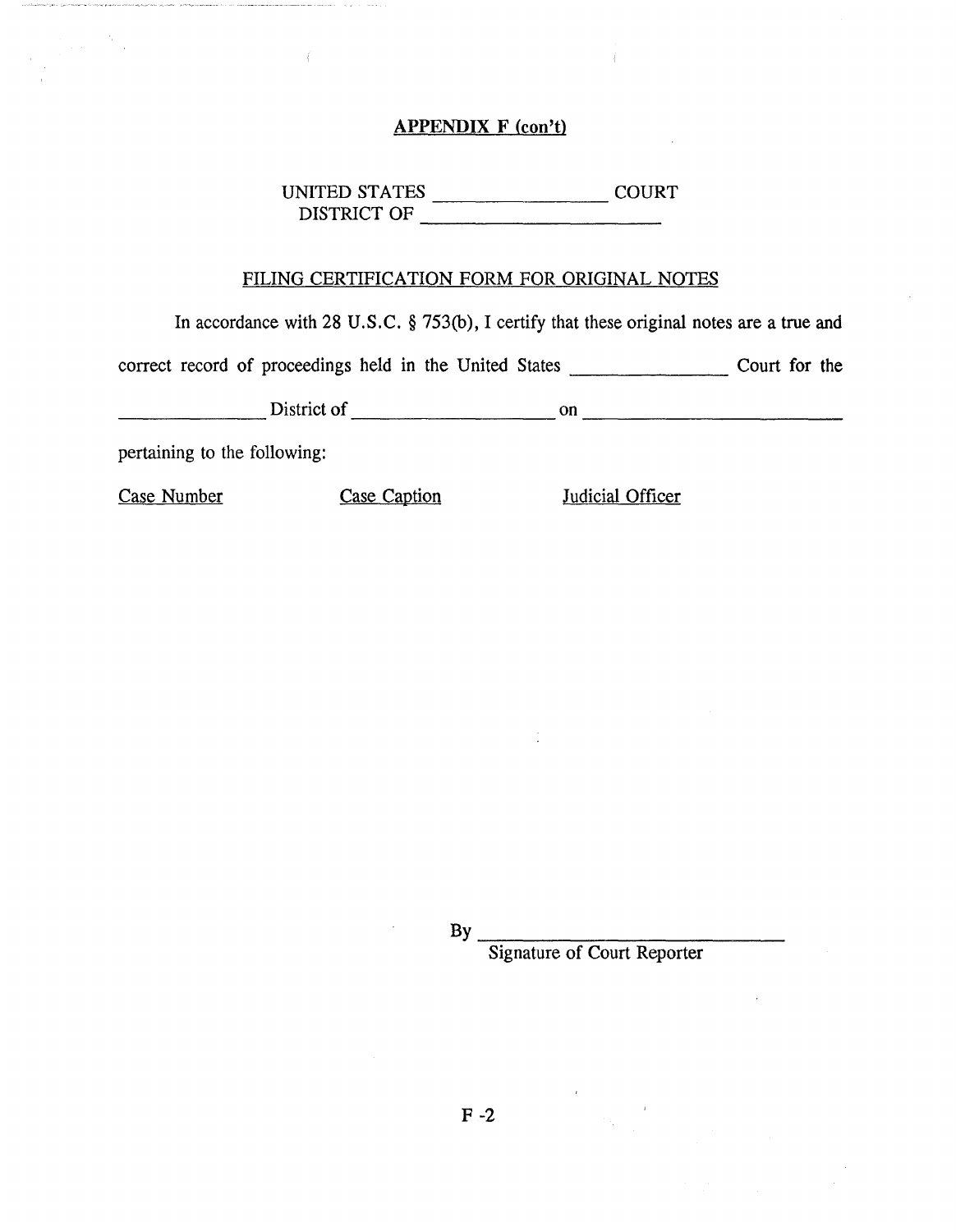### APPENDIX F (con't)

## CERTIFICATE OF OFFICIAL COURT REPORTER

## TO: CLERK, UNITED STATES DISTRICT COURT FOR THE DISTRICT OF ---------------------------

I, , certify that I am a duly appointed official court reporter for the United States District Court named above, and that I was appointed official court reporter for the United States District Court named above, and that I was<br>present in the courtroom of said court on the day of <u>compare and</u>,  $19$  and in the regular course of my profession made an electronic sound recording of the proceedings, including the arraignment, plea, and sentence proceedings had in the following cases:

| Docket Number | Name of Defendant | Name of Proceeding<br>(Arraignment,<br>plea, sentence) |
|---------------|-------------------|--------------------------------------------------------|
|               |                   |                                                        |
|               |                   |                                                        |
|               |                   |                                                        |

I have played back said recording and certify that it is a true and correct record of the proceedings had, that it is sufficiently intelligible when played on a , where  $\frac{1}{2}$ ,

(Make & Model of Machine)

that it can be transcribed without undue difficulty, and that I have filed the original of said recording in the envelope to which this certificate is attached.

I further certify that I have filed my original (shorthand notes) (other record) taken of these proceedings with the clerk as required by 28 U.S.C. § 753(b) as amended.

(Signature)

(Place)

 $\chi^2/\chi^2$ 

(Date)

 $F - 3$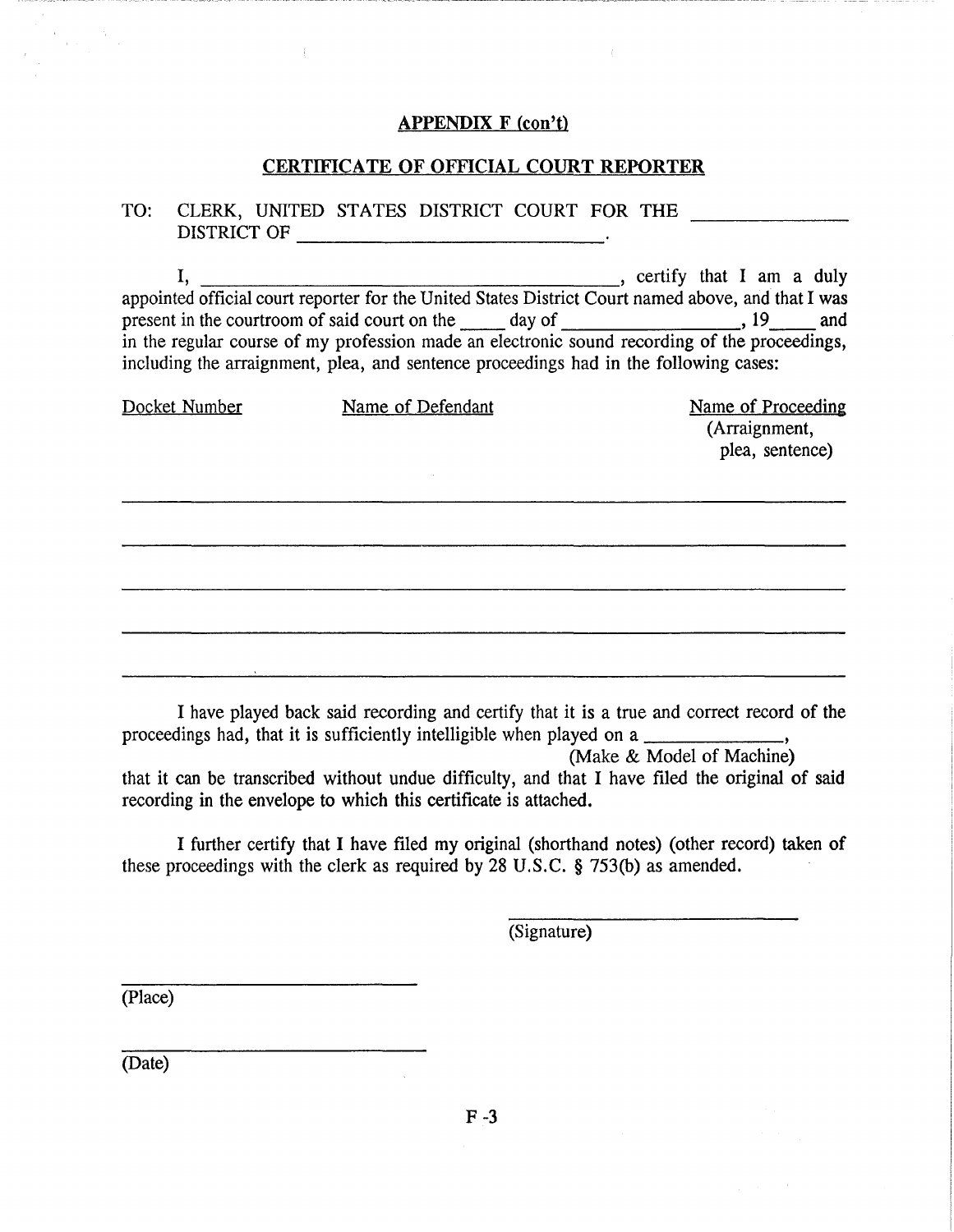## APPENDIX G

 $\int$ 

## ORDERING OF TRANSCRIPTS. TAPES AND DISKETTES

Orders for transcripts, tapes and/or diskettes can be in writing or in person and shall be submitted to the appropriate Court Reporter or ESR. The forms listed below shall be utilized for the ordering of transcripts, tapes and/or diskettes. Preparation instructions are included on the various forms.

## **TRANSCRIPTS**

 $\left\langle \right\rangle$ 

| <b>For Court-Appointed Counsel:</b> | Form CJA 24, Authorization and Voucher for Payment of |
|-------------------------------------|-------------------------------------------------------|
|                                     | Transcript                                            |

NOTE: Unless otherwise ordered by the court for good cause shown, in multi-defendant cases involving CJA defendants, no more than one transcript should be purchased on behalf of CJA defendants.

| For Retained Counsel & Other |                                |
|------------------------------|--------------------------------|
| <b>Ordering Parties:</b>     | Form AO 435, Transcript Order. |

#### TAPES

| <b>For Court-Appointed Counsel:</b>                                 | Form CJA 24, Authorization and Voucher for Payment of<br>Transcript and<br>Form AO 436, Tape Order                                                         |
|---------------------------------------------------------------------|------------------------------------------------------------------------------------------------------------------------------------------------------------|
| For Retained Counsel & Other<br><b>Ordering Parties:</b>            | Form AO 436, Tape Order                                                                                                                                    |
| <b>DISKETTES</b>                                                    |                                                                                                                                                            |
| <b>For Court-Appointed Counsel:</b>                                 | Form CJA 24, Authorization and Voucher for Payment of<br>Transcript, Block #10 (pending revision of the form to<br>provide for a specific diskette order). |
| <b>For Retained Counsel &amp; Other</b><br><b>Ordering Parties:</b> | Form AO 435, Transcript Order. Use the "Other" section<br>in Block 16.                                                                                     |

in the company of the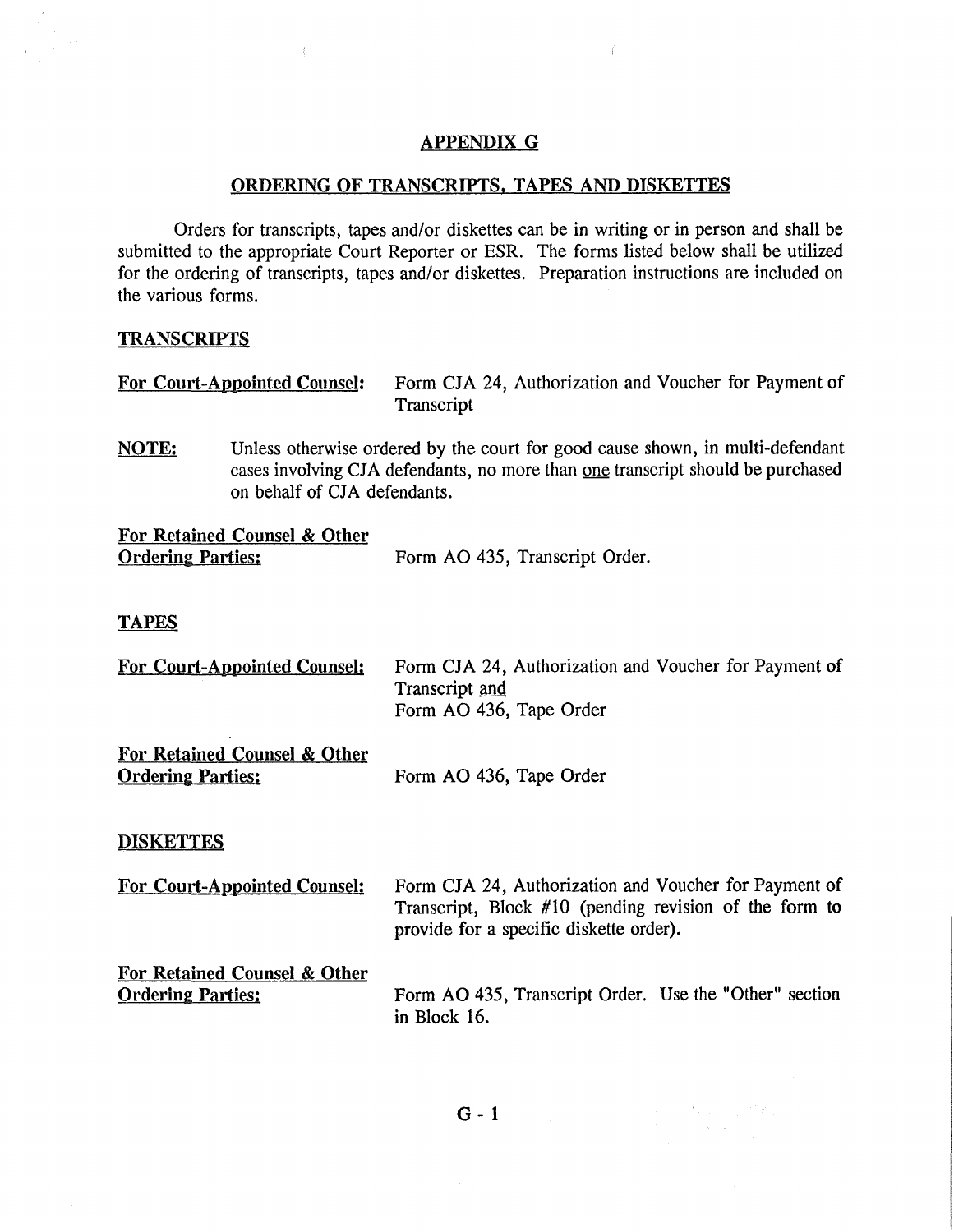Samples of the above-referenced forms utilized to order transcripts, tapes and/or diskettes are attached hereto as enclosures to this Appendix.

> Enclosure 1 - Form CJA 24, Authorization and Voucher for Payment of Transcript.

Enclosure 2- Form AO 435, Transcript Order.

Enclosure 3 - Form AO 436, Tape Order

 $\langle$